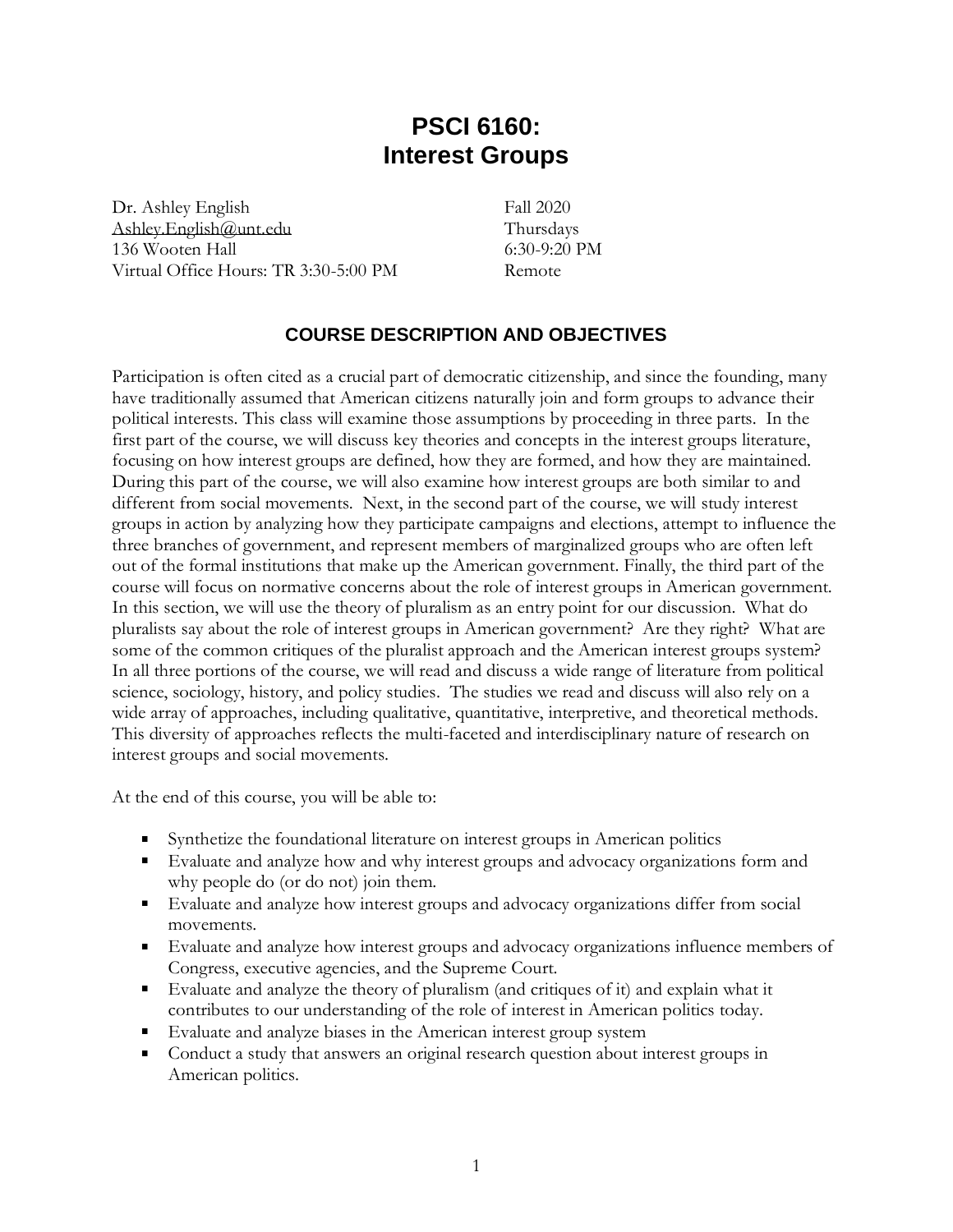#### **COURSE FORMAT AND REMOTE MEETINGS**

This course takes place 100% online. Each class session will consist of a graduate student-led minilecture on the readings followed by class discussion of the readings. Each class will conclude with a reflection activity designed to clarify concepts that are unclear, spur thinking about future research ideas, and/or develop lesson plans for future undergraduate courses. This class is designed to provide you with a foundation on the literature on interest groups in American politics. It will also position you to conduct your original research on American interest groups and to teach courses on interest groups in the United States.

Class will meet synchronously at our regular Thursday 6:30-9:20 PM time on Zoom. I am holding class meetings at our regular time to provide students with some opportunity have to interactions with each other and to ask questions in real time. Since class will meet synchronously online, my expectation is that students will "attend" class and participate in discussions using Zoom. To that end, if you have a webcam, I ask that you keep the webcam on during our class sessions. I also encourage you to familiarize yourself with Zoom's interactive features, including the chat box, breakout rooms, and the "raise hand" option. If you are not familiar with Zoom, more information is available to help you get started with it at: [https://online.unt.edu/learn.](https://online.unt.edu/learn) I recommend using Firefox to access Zoom, as it gets glitchy in Google Chrome and Safari.

Given the pandemic, I realize that many of you may need greater flexibility than usual right now, so I will record class sessions and post them on Canvas after class in case you cannot make our regular class meetings due to illness.

Recordings of class meetings will also be posted on Zoom after class. To access those, go to Canvas and click on "Zoom" in the menu to the left of the screen.

#### **CLASS RECORDINGS**

Synchronous (live) sessions in this course will be recorded for students enrolled in this class section to refer to throughout the semester. Class recordings are the intellectual property of the university or instructor and are reserved for use only by students in this class and only for educational purposes. Students may not post or otherwise share the recordings outside the class, or outside the Canvas Learning Management System, in any form. Failing to follow this restriction is a violation of the UNT Code of Student Conduct and could lead to disciplinary action.

#### **COURSE MATERIALS AND READINGS**

#### **Required Books**

Baumgartner, Frank and Beth Leech. 1998. *Basic Interests: The Importance of Groups in Politics and Political Science.* Princeton, NJ: Princeton University Press. ISBN: 9780691059150.

Lowery, David and Holly Brasher. 2011. *Organized Interests and American Government*. Long Grove, IL: Waveland Press. ISBN: 9781577667292.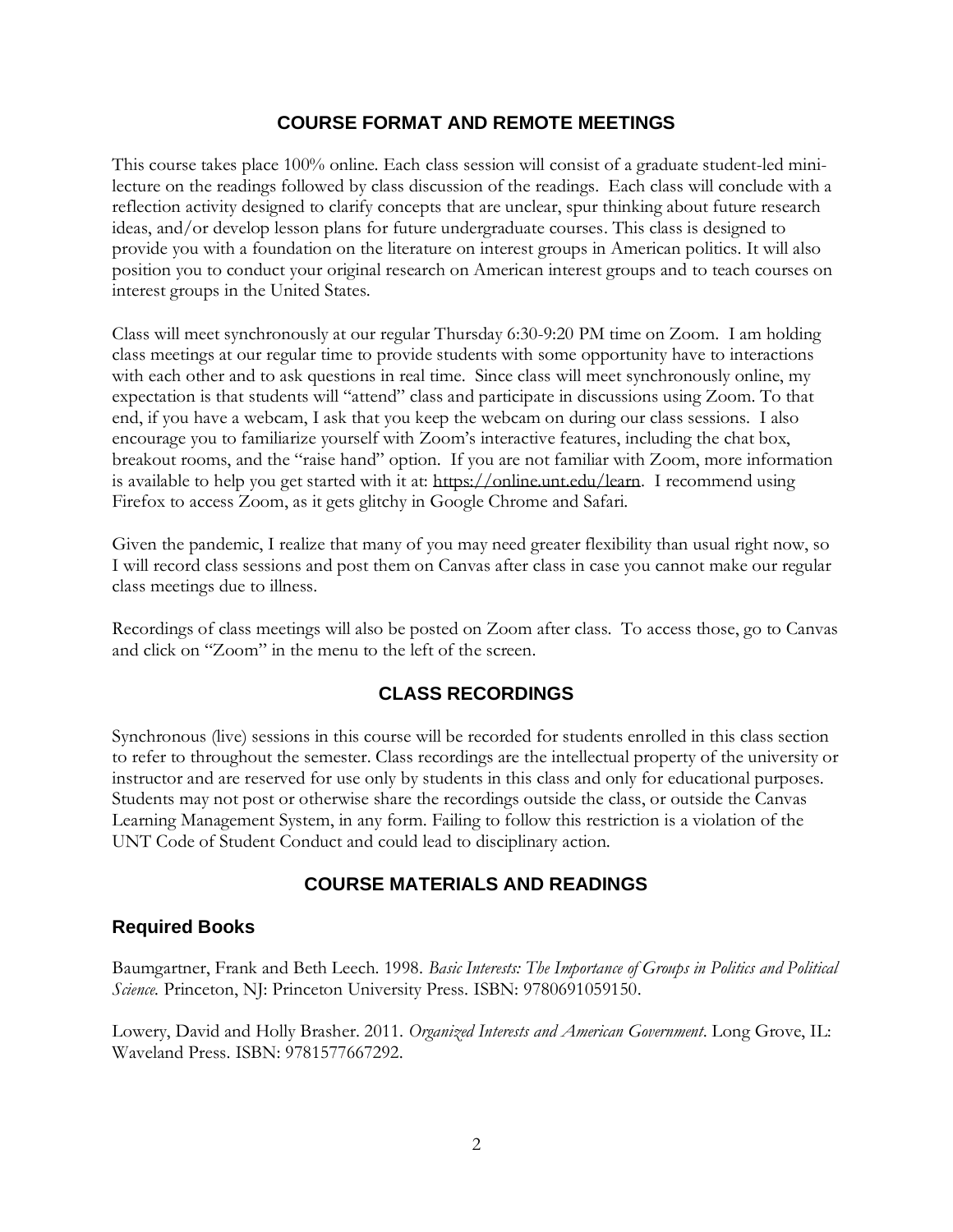Olson, Mancur. 1965. *The Logic of Collective Action: Public Goods and the Theory of Groups.* Cambridge, MA: Harvard University Press. ISBN: 9780674537514.

Schattschneider, E.E. 1960. *The Semi-Sovereign People: A Realist's View of Democracy in America*. Boston, MA: Wadsworth. ISBN: 9780030133664.

Strolovitch, Dara. 2007. *Affirmative Advocacy: Race, Class, and Gender in Interest Group Politics*. Chicago, IL: University of Chicago Press. ISBN: 9780226777412.

#### **Recommended Books**

Grossman, Matt, ed. 2014. *New Directions in Interest Group Politics*. New York, NY Routledge. ISBN: 9780415827553.

Schlozman, Kay Lehman, Sidney Verba, and Henry Brady. 2013. *The Unheavenly Chorus: Unequal Political Voice and the Broken Promise of American Democracy*. Princeton, NJ: Princeton University Press. ISBN: 9780691159867.

Tilly, Charles and Sidney Tarrow. 2015. *Contentious Politics*. Second Edition. New York, NY: Oxford University Press. ISBN: 9780190255053.

### **Class Materials for Remote Instructions**

Since our class will be meeting remotely, students will need a computer with internet access for Zoom meetings. Though it is not required, I also encourage students to participate in class using a webcam and microphone if they have access to one. Your computer should also mee[t Canvas's](https://clear.unt.edu/supported-technologies/canvas/requirements)  [technical requirements.](https://clear.unt.edu/supported-technologies/canvas/requirements)

Though our class will meet online, I'd encourage students to be aware that recent research shows that students retain more information when they take notes by hand. Therefore, I advise against using computers for notetaking, but it is up to you. Please make sure that all cell phones and other technological devices are turned off and stored away for the duration of class.

# **Assigned Readings**

All of the readings in the syllabus are required. Because many of our class activities and discussions depend on them, it is extremely important that **you** complete **all** readings.

#### **Communications and Email**

Throughout the semester, I will primarily communicate with the class using our Canvas site and email. I will keep the class updated on upcoming activities and provide other timely notifications using the "Announcements" feature on Canvas.

If you have substantive questions about the course or the material, American politics more broadly, or any concerns about the class or other situations that are bothering you, I strongly encourage you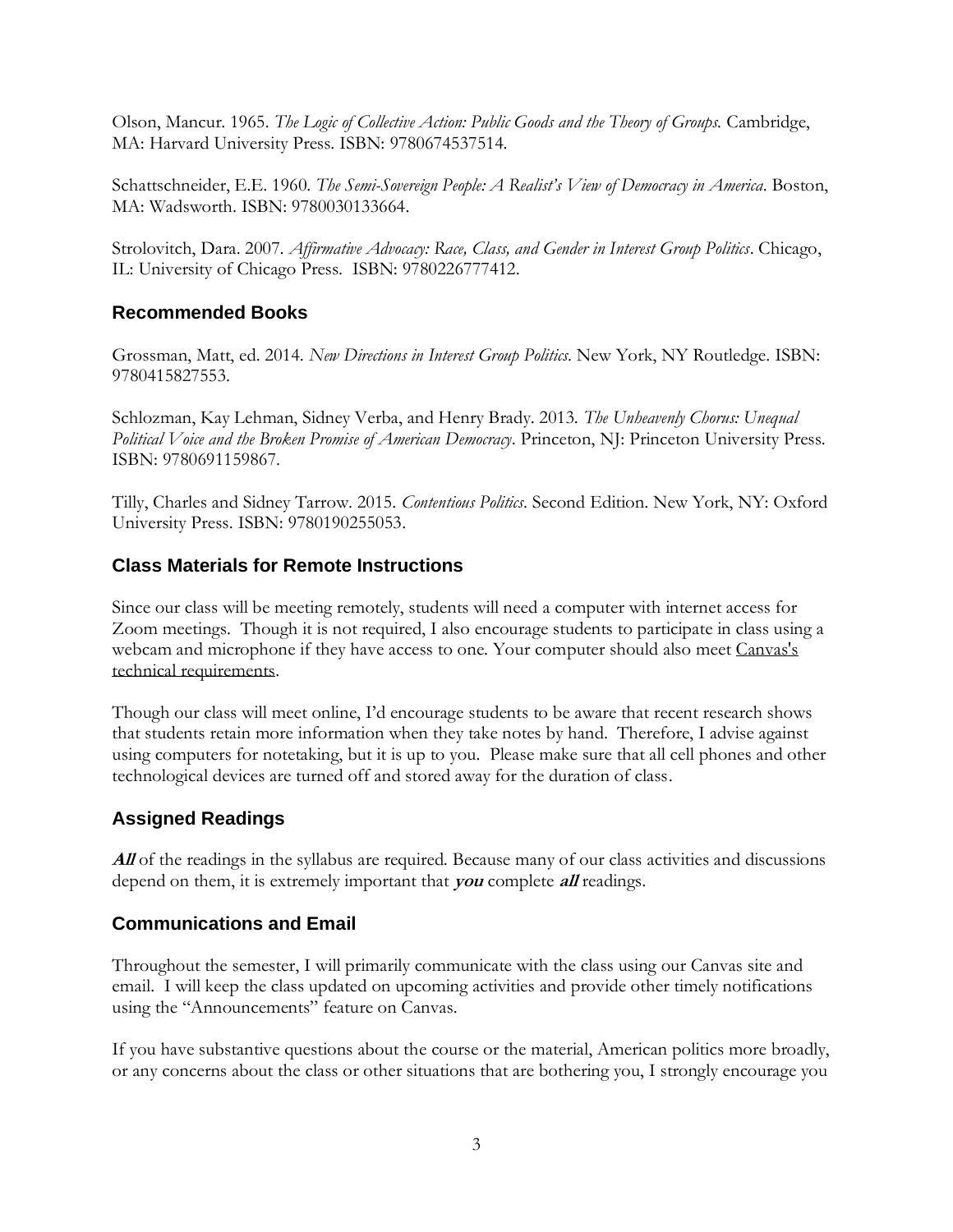to come see me during office my "virtual" hours (listed above) or make an appointment if you have a conflict with my office hours. I am happy to help!

Email is also an excellent way to reach me, but please note that it is often more effective to discuss substantive questions and concerns in-person during office hours. **If you contact me by email between Monday and Friday, I will do my best to respond within 24 hours**. When you send emails, please include the course number (PSCI 6160) in the subject line of your email along with a brief description of the class-related subject you would like to discuss. **As classes take place online, I expect I will receive a large number of emails from students, so including this information will help me respond to you!** 

CLEAR has also developed a website [\(https://clear.unt.edu/online-communication-tips\)](https://clear.unt.edu/online-communication-tips) with online communication tips that you may find helpful.

If you need to get in touch with me about a grade, please be aware that **I will not discuss grades over email, so you will need to meet with me on Zoom to discuss any issues with your grade**. If you wish to dispute a grade, please be aware that a significant amount of time and effort are dedicated to grading student assignments. That being said, if you would like to dispute a grade, you must set up a meeting with me and provide, in writing, a clear explanation as to why a different grade is in order and what grade you believe is appropriate prior to our meeting. All grade dispute requests **must be submitted within one week** of the date that grades are made available to the class and grade disputes will not be considered past the one-week dispute period. Please be advised that I will not change grades simply because students believe they "want" or "need" a higher grade. Also, when I review work for grade disputes, I reserve the right to leave the grade unchanged, raise the grade, or lower the grade.

# **Canvas**

This course has a Canvas site, which is available at [https://learn.unt.edu.](https://learn.unt.edu/) I encourage you to check the Canvas site regularly to make sure you have up-to-date information on this course.

# **Computer Skills and Digital Literacy**

To succeed in this course, you should be familiar with:

- **Using Canvas to access course materials and submit assignments**
- Using email with attachments
- Using the UNT library website to access research databases
- Using Microsoft Office Programs
- Using Turnitin on Canvas to submit papers and review paper feedback

# **Technical Assistance**

Part of working in the online environment involves dealing with the inconveniences and frustration that can arise when technology breaks down or does not perform as expected. Here at UNT we have a Student Help Desk that you can contact for help with Canvas or other technology issues.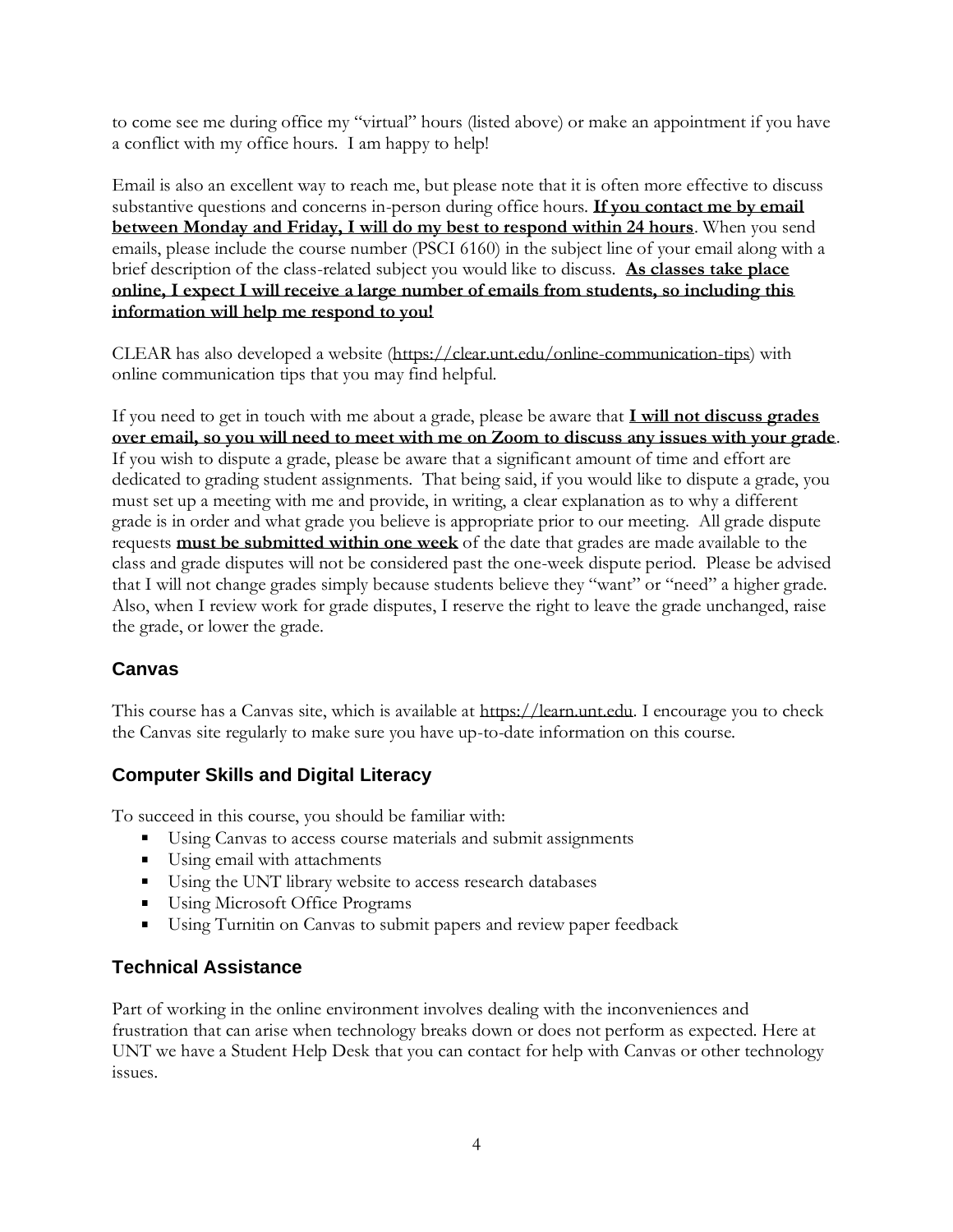**UIT Help Desk**: [UIT Student Help Desk site](http://www.unt.edu/helpdesk/index.htm) (http://www.unt.edu/helpdesk/index.htm) **Email**: [helpdesk@unt.edu](mailto:helpdesk@unt.edu)  **Phone**: 940-565-2324 **In Person**: Sage Hall, Room 130 **Walk-In Availability**: 8am-9pm **Telephone Availability**:

- Sunday: noon-midnight
- Monday-Thursday: 8am-midnight
- Friday: 8am-8pm
- Saturday: 9am-5pm

**Laptop Checkout**: 8am-7pm

For additional support, visit [Canvas Technical Help](https://community.canvaslms.com/docs/DOC-10554-4212710328) (https://community.canvaslms.com/docs/DOC-10554-4212710328)

# **IMPORTANT DUE DATES**

- October 1 at 5:00 PM: Paper Topic Abstracts
- **•** October 29 at 5:00 PM: Annotated Bibliographies
- November 19 or December 3: Final Paper Presentations
- December 3 at 5:00 PM: Final Papers
- **Thursdays in Class: Discussion Leader Presentation**
- Wednesdays at 5:00: Discussion Leader Papers and Questions

# **COURSE REQUIREMENTS**

#### **Grades and Assignments**

Final course grades will be based on your discussion leadership during 1 class session, a final research paper (broken into four smaller assignments), and your class participation. Each of these components will factor into your final grade as follows:

| Activity                               | <b>Grading Method</b> | % of Final Course |
|----------------------------------------|-----------------------|-------------------|
|                                        |                       | Grade             |
| Discussion Leadership and Presentation | A-F                   | 15%               |
| Discussion Leader Response Paper and   | $A-F$                 | 10%               |
| Questions                              |                       |                   |
| Final Research Paper                   |                       | 65%               |
| Paper Topic Abstracts                  | Completion            | $5\%$             |
| Annotated Bibliography                 | Completion            | 10%               |
| Research Paper                         | $A-F$                 | 40%               |
| <b>Final Paper Presentation</b>        | Completion            | 10%               |
| Class Participation                    | $A-F$                 | 10%               |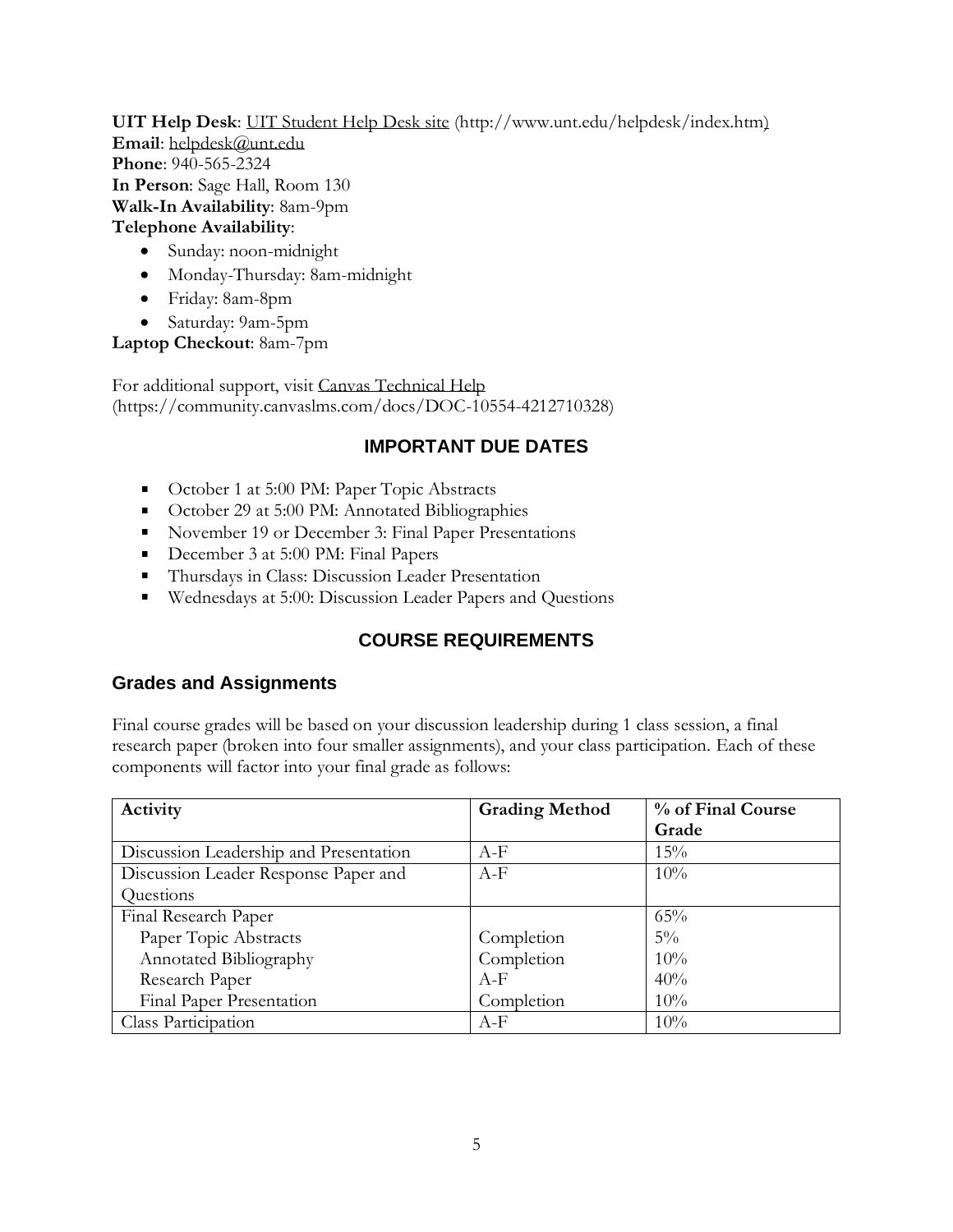# **Discussion Leadership and Presentations (15% of Course Grade)**

Each student will be assigned the responsibility of leading the class discussion for one of our weekly class meetings. As the discussion leader, you will be asked to: (1) provide the class with a 20-minute presentation on the readings, and then (2) lead the class discussion for the rest of our class meeting. As the instructor, I will assist and add to the discussion as necessary, but it is the discussion leader's responsibility to:

- Identify and highlight major themes, questions, and topics for the week
- Identify and highlight the major contribution that each reading makes to the literature on interest groups
- Raise questions for discussion
- Offer original criticisms and analysis of the readings
- **Engage other students in a lively and productive conversation during our class session.**

The discussion leader's presentation **should NOT simply summarize the readings**. Your presentation may begin with a **brief** summary of the readings, but the bulk of the presentation should assume that your classmates have read the required materials and instead provide an original analysis of the readings for the week. Therefore, successful presentations will provide an analysis of the arguments made in the readings, the evidence used to support those arguments, and the methods the authors used to answer their research questions. Successful presentations will also help spur the class's thinking about future research related to the readings by identifying the limitations of each study and providing suggestions for how future research projects could address those limitations and/or build on the study's findings.

# **Discussion Leader Response Paper and Discussion Questions (10% of Course Grade)**

#### **Response Paper**

When you serve as discussion leader, you will also be expected to write a 7-8-page critical overview of the readings for the week. As with your presentation, this paper should provide a thoughtful, original analysis of the readings, not a simple article-by-article summary of the readings. In other words, my expectation is that you will use your paper to make an intellectual argument about the readings, not that you will provide an annotated bibliography of them. There are many ways that your paper can make an original argument, but these four forms should help you get started if you are looking for some ideas:

- Option 1: Your paper could identify the limitations or shortcomings of some of the studies you read for the week and make in-depth practical suggestion(s) for how those studies could be improved.
- Option 2: Your paper could identify an important, researchable issue or question that is not addressed in that week's readings, discuss the issue's importance, and explain how it might be studied. Note: If you take this option, you need to discuss this new issue in relationship to the studies you read for the week by explaining how studying the new issue you propose will build on the previous studies that you read for class.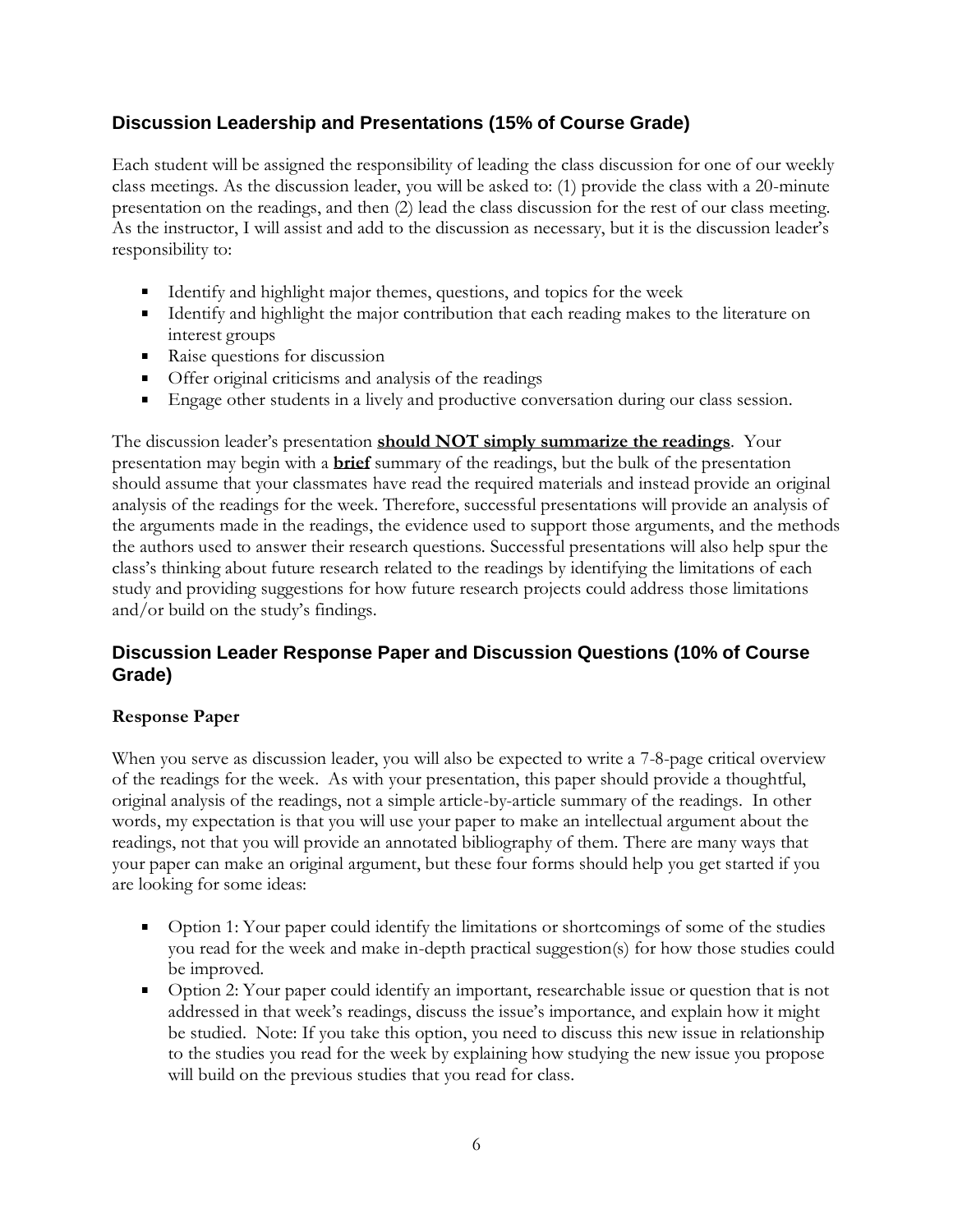- Option 3: Your paper could develop a counterargument to a theoretical claim made by one or more authors in that week's readings.
- Option 4: Your paper could critically examine an important concept used by one or more authors in that week's readings.

Your discussion leader paper should refer to **at least half of the readings** in your assigned week.

#### **Discussion Questions**

At the end of your paper, you should also include a **discussion question page that pose 5-7 substantive questions** for the class to consider (this page does not count towards the 7-8-page requirement).

#### **Formatting and Due Dates**

Discussion leader papers must meet the following formatting requirements:

- 12-point Times New Roman Font
- <sup>1</sup> 1 Inch margins
- Double-spaced
- Title pages and references lists are not necessary

Discussion leader papers will be **due at 5:00 PM on the Wednesday before your class meets**. (For example, if you are assigned to lead the discussion on Thursday, September 3, that means your paper is due on Wednesday, September 2 at 5:00 PM).

Papers should be submitted in two ways:

- Uploaded to Turnitin on Canvas for me to grade
- Emailed to your classmates for them to read and digest before the class meets

# **Grading Criteria for Discussion Leadership, Papers, and Questions**

The following general grading scale will be used to assess each student's discussion leader presentations, papers, and questions:

| Grade      | Contribution                                                                                                                                                                                                                                                                                                                                                                                                                                                     |
|------------|------------------------------------------------------------------------------------------------------------------------------------------------------------------------------------------------------------------------------------------------------------------------------------------------------------------------------------------------------------------------------------------------------------------------------------------------------------------|
| A          | The student made a very strong contribution to the course. Their presentations, papers, questions, or<br>comments reflected a great deal of thought about the material, and were constructive (for example, not only<br>identifying current weaknesses and showing how these weaknesses limit the current literature, but suggesting<br>useful future directions that could help to overcome these weaknesses or to extend the literature in important<br>ways). |
| B          | The student contributed meaningfully to the course. Their presentations, papers, or comments went beyond<br>repeating the assigned material, perhaps synthesizing how the readings fit together and identifying weaknesses<br>in the current literature, but did not make many constructive suggestions about how these weaknesses might be<br>overcome or how the literature might usefully be extended in the future.                                          |
| C or Below | The student did not contribute meaningfully. Presentations, papers, and comments were limited to repeating<br>the assigned material rather than making connections or extensions. Their work included multiple mistakes and<br>inaccuracies. The student's work primarily provided simple summaries of the readings. Their paper discussed<br>fewer than half of the readings. The student did not provide at least 5 discussion questions.                      |
| F          | The student did not complete the required presentation, paper, or questions. The student did not make<br>comments in class.                                                                                                                                                                                                                                                                                                                                      |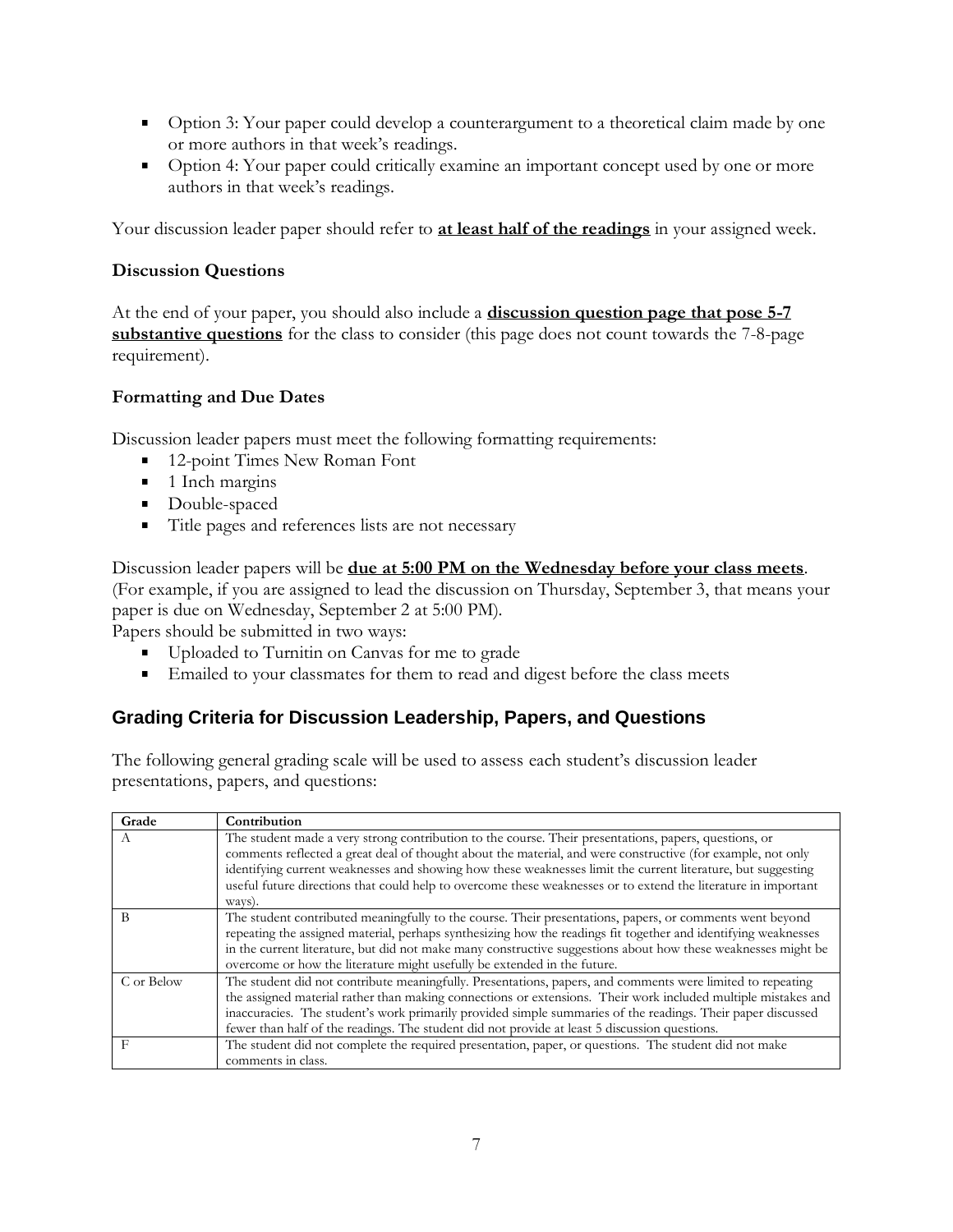# **Paper Topic Abstract (5% of Course Grade, Due October 1)**

On October 1, students will be required to submit a proposal for their final research papers. Your paper can be related to any topic relating to interest groups and/or social movements in American politics (subject to consultation with me). To give students flexibility and account for different levels of experience in the class, there are 3 options for your final papers.

- **Option 1 The Critical Literature Review:** You may choose to write a review and critique of the social science research on a particular topic (for example, the effects of social movements and interest groups on policy outcomes, etc.). If you take this option, you should NOT simply summarize the research on a given topic.
- **Option 2 The Research Design:** You may also elect to write an original paper that outlines the research methodology you would (and might) use to address a research topic in which you are interested. Students electing this option should begin with a brief critical review of the literature germane to their topic, but they should focus on delineating the research questions and data necessary to answer their questions. They should also critique their own projects, making clear the strengths and limits of the possible approaches and particularly the methods that they choose to use.
- **•** Option 3 The Full Research Paper: students who are sufficiently prepared or advanced in their work may choose to write a paper in which they present their own substantive research. Students should not take this option if they have not yet completed any research methods training.

When you submit your paper topic, you should identify which of those 3 options you are taking and then write an abstract for your proposed paper. Your abstract should be modeled on abstracts scholars are required to submit to conferences or to submit with a journal article. They should be **no more than 250 words**. The abstract should identify your research question or objective, your original contribution to the literature, the data and methods you plan to use (if applicable), and your hypotheses or expected findings.

Abstracts are due at 5:00 PM on October 1 on Canvas and they will be graded on completion.

# **Annotated Bibliography (10% of Course Grade, Due October 29)**

On October 29, students will be required to an annotated bibliography of sources they will refer to in their final research papers. Your annotated bibliography is required to include **12 scholarly sources** related to your final paper topic. Please note that scholarly sources include academic books, academic journal articles, textbooks, newspapers, official government websites. Wikipedia, social media, and blogs are **NOT** considered scholarly sources. All sources must be properly cited using **APSA's style guide ([https://mk0apsaconnectbvy6p6.kinstacdn.com/wp](https://mk0apsaconnectbvy6p6.kinstacdn.com/wp-content/uploads/sites/43/2020/07/Style-Manual-for-Political-Science-July-2020-Revision.pdf)[content/uploads/sites/43/2020/07/Style-Manual-for-Political-Science-July-2020-](https://mk0apsaconnectbvy6p6.kinstacdn.com/wp-content/uploads/sites/43/2020/07/Style-Manual-for-Political-Science-July-2020-Revision.pdf) [Revision.pdf](https://mk0apsaconnectbvy6p6.kinstacdn.com/wp-content/uploads/sites/43/2020/07/Style-Manual-for-Political-Science-July-2020-Revision.pdf)**).

Your annotated bibliography **may not include required readings from the syllabus**, but you may include materials listed in the "further reading" section of the syllabus.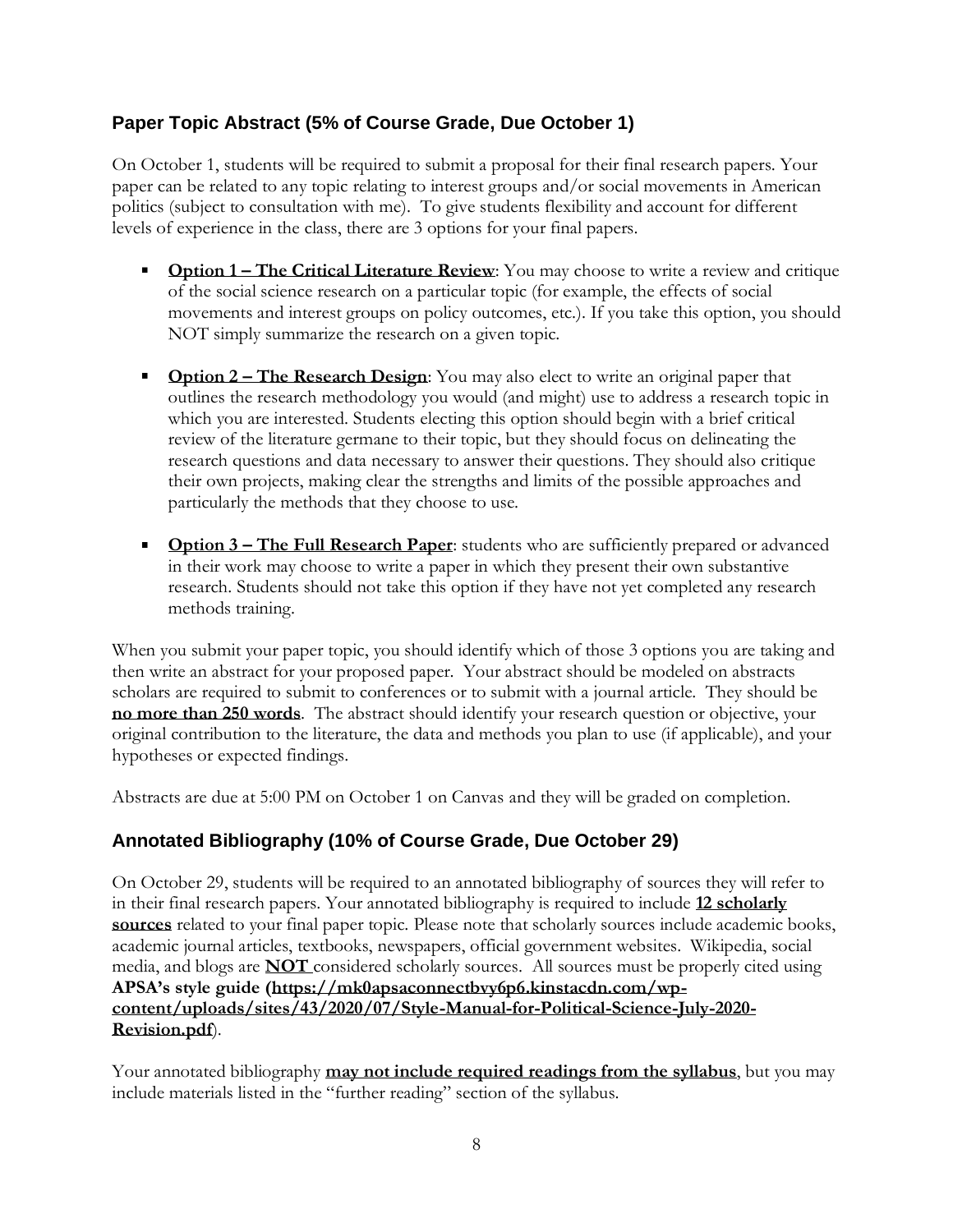This activity will be **graded on completion** and annotated bibliographies will be considered complete if they include the following information for each of the 12 sources you have identified:

- What are the main research questions?
- How are the key concepts defined and measured? Are the measures valid and reliable? How might decisions regarding measurement affect the findings?
- What's the theoretical framework? What are the key hypotheses?
- What methodological strategies are employed to test the hypotheses?
- What are the key findings? To what extent do the design and/or data analysis procedures influence the results?
- What implications do the findings have for the broader interest groups literature?

Annotated bibliographies are due at 5:00 PM on October 29 on Canvas and they will be graded on completion.

# **Final Research Paper (40% of Course Grade, Due December 3)**

As discussed above, students have 3 options for their final papers: (1) a critical literature review, (2) a research design, or (3) a full research paper. Regardless of which option students select, final papers must meet the following requirements:

- <sup>20-25</sup> pages (using double-spacing, 1-inch margins, 12-point Times New Roman font)
- All sources must be properly cited (in-text and in the references list) according to APSA's Style Guide [\(https://mk0apsaconnectbvy6p6.kinstacdn.com/wp](https://mk0apsaconnectbvy6p6.kinstacdn.com/wp-content/uploads/sites/43/2020/07/Style-Manual-for-Political-Science-July-2020-Revision.pdf)[content/uploads/sites/43/2020/07/Style-Manual-for-Political-Science-July-2020-](https://mk0apsaconnectbvy6p6.kinstacdn.com/wp-content/uploads/sites/43/2020/07/Style-Manual-for-Political-Science-July-2020-Revision.pdf) [Revision.pdf\)](https://mk0apsaconnectbvy6p6.kinstacdn.com/wp-content/uploads/sites/43/2020/07/Style-Manual-for-Political-Science-July-2020-Revision.pdf).
- The references list counts towards the page requirement; cover pages do not.

Final papers are due on December 3 at 5:00 on Turnitin.

#### **Paper Presentation (10% of Course Grade)**

During the last 2 weeks of class, each student will present their final research paper to the class in a conference style presentation. Thus, you should prepare a 12 to 15-minute presentation of your research. After each student presents their papers, we will then open up the floor for questions, answers, and comments.

Paper presentations will be graded based on completion. To be considered complete, your presentation must last at least 12 minutes and you must participate in the question and answer session about the research presentations.

Presentations will occur in class on November 19 and December 3.

# **Class Participation (10% of Course Grade)**

Lastly, class discussions are a very important component of graduate school. Thus, you will be graded on class participation. Barring any extenuating circumstances as defined in the university's excused absences policy, you should not miss classes. In other words, my expectation is that students will attend and participate in all of our classes unless they have an excused absence or an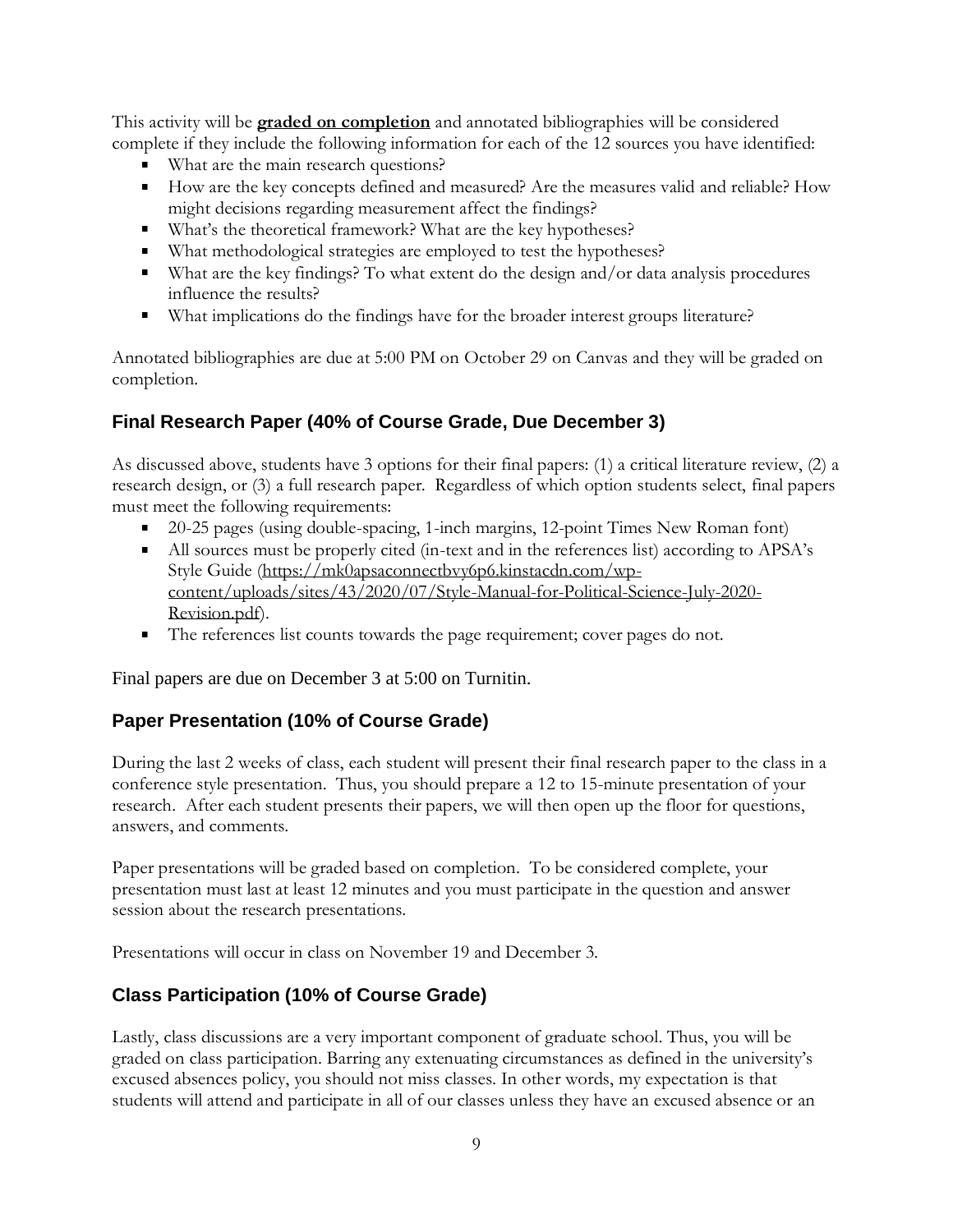extraordinary, documented, extenuating circumstance (see the attendance and COVID policies below for more info). During class, I also expect that each student will make comments that allow them to engage with the materially critically and learn from each other. I recognize speaking in discussions can be intimidating, but effective public speaking is a skill that will be necessary for your future academic career.

Participation will be graded using the criteria described in the class discussion section above.

# **COURSE POLICIES**

### **Attendance Policy and UNT Excused Absences**

Attendance for this class is expected. One of the best ways to take responsibility for your success in this class is to attend class regularly.

In accordance with UNT's attendance policy, absences will be excused for religious holy days, active military service, participation in official university functions, illness or other extenuating circumstances, pregnancy and parenting under Title IX, and when the University is officially closed by the President. As the policy states, students are required to request and document their excused absences with me. If you have an excused absence, please provide me with notice and documentation for that absence as soon as possible. More information on UNT's attendance policy is available at:

[http://policy.unt.edu/sites/default/files/untpolicy/15.2.5\\_StudentAttendance\\_May2016.pdf.](http://policy.unt.edu/sites/default/files/untpolicy/15.2.5_StudentAttendance_May2016.pdf)

#### **COVID-19 Impact on Attendance**

While attendance is expected as outlined above, it is important for all of us to be mindful of the health and safety of everyone in our community, especially given concerns about COVID-19. Please contact me if you are unable to attend class because you are ill, or unable to attend class due to COVID-19 including symptoms, potential exposure, pending or positive test results, or if you have been given specific instructions to isolate or quarantine from a health care provider or a local authority. It is important that you communicate with me prior to being absent so I may make a decision about accommodating your request to be excused from class.

If you are experiencing any [symptoms of COVID-19](https://www.cdc.gov/coronavirus/2019-ncov/symptoms-testing/symptoms.html) please seek medical attention from the Student Health and Wellness Center (940-565-2333 or [askSHWC@unt.edu\)](mailto:askSHWC@unt.edu) or your health care provider PRIOR to coming to campus. UNT also requires you to contact the UNT COVID Hotline at 844- 366-5892 or [COVID@unt.edu](mailto:COVID@unt.edu) for guidance on actions to take due to symptoms, pending or positive test results, or potential exposure. While attendance is an important part of succeeding in this class, your own health, and those of others in the community, is more important.

# **Grading Scale**

Grades will follow the standard scale listed below and will be posted on Canvas. As you can see from the chart below, grades will be rounded to the nearest tenth.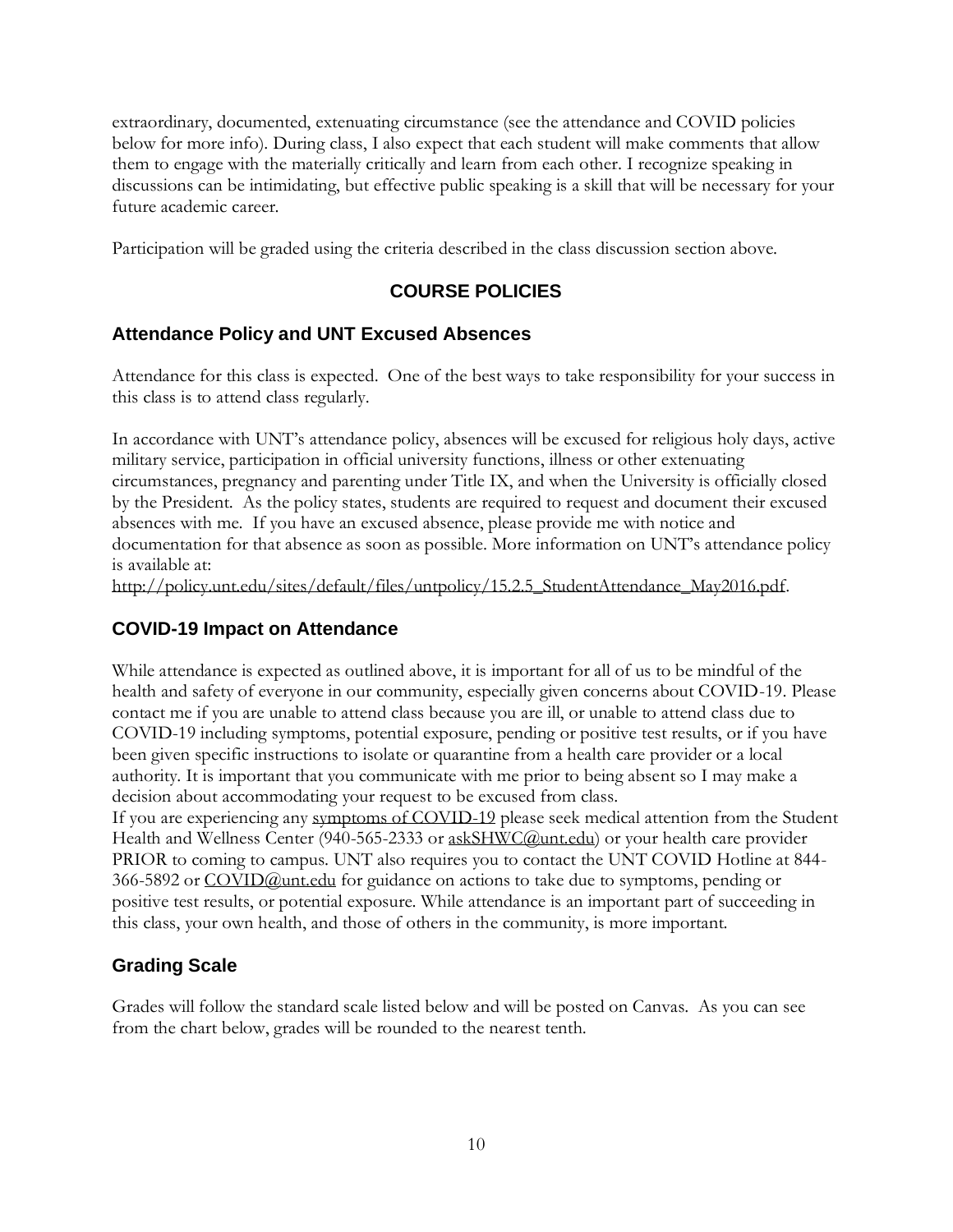| $100 - 90.0\%$  |
|-----------------|
| 89.9-80.0%      |
| 79.9-70.0%      |
| $69.9 - 60.0\%$ |
| Below $60\%$    |

#### **Online Assignment Submissions**

All course assignments will be submitted using Canvas, and your rough drafts and final papers will be submitted using the Turnitin tool on Canvas. Due dates are all listed on the syllabus and on Canvas. I strongly recommend that you plan to begin uploading all assignments 30 minutes before the final deadline (to give yourself a buffer in case you encounter any technical issues).

That being said, the University is committed to providing a reliable online course system to all users. However, in the event of any unexpected server outage or any unusual technical difficulty which prevents students from completing a time sensitive assessment activity, the instructor will extend the time windows and provide an appropriate accommodation based on the situation. Students should **immediately** report any problems to the instructor and contact the UNT Student Help Desk: [helpdesk@unt.edu](mailto:helpdesk@unt.edu) or 940.565.2324 and obtain a ticket number. The instructor and the UNT Student Help Desk will work with the student to resolve any issues at the earliest possible time. If you are having technical issues, I also strongly encourage you to take timestamped screen shots or photos with your phone (if possible) to help document any problems you encounter and/or to help the tech team resolve your issues.

#### **Incomplete and Late Work Policy**

Please make note of **all of the due dates** for the paper and reading journal assignments and the and **plan accordingly**.

Given the pandemic, each student may request one, 3-day extension on a paper-related assignment no questions asked. Extensions are not possible for discussion-related assignments that are scheduled to occur during our regular class meetings. Beyond the one no questions asked extension, no late work will be accepted unless the student has documented, extenuating circumstances and provides documentation within 48 hours of the missed deadline.

#### **Extra Credit**

I do not provide individual opportunities for extra credit because I have never found a way to provide them that is fair to other members of the class. To be successful in this class, students should focus on completing the required assignments to the best of their ability.

If you do not do well on your assignments, I encourage you to see me for assistance as soon as possible. We will be happy to work with you to improve your grades, but it is your responsibility to seek out help if you need it.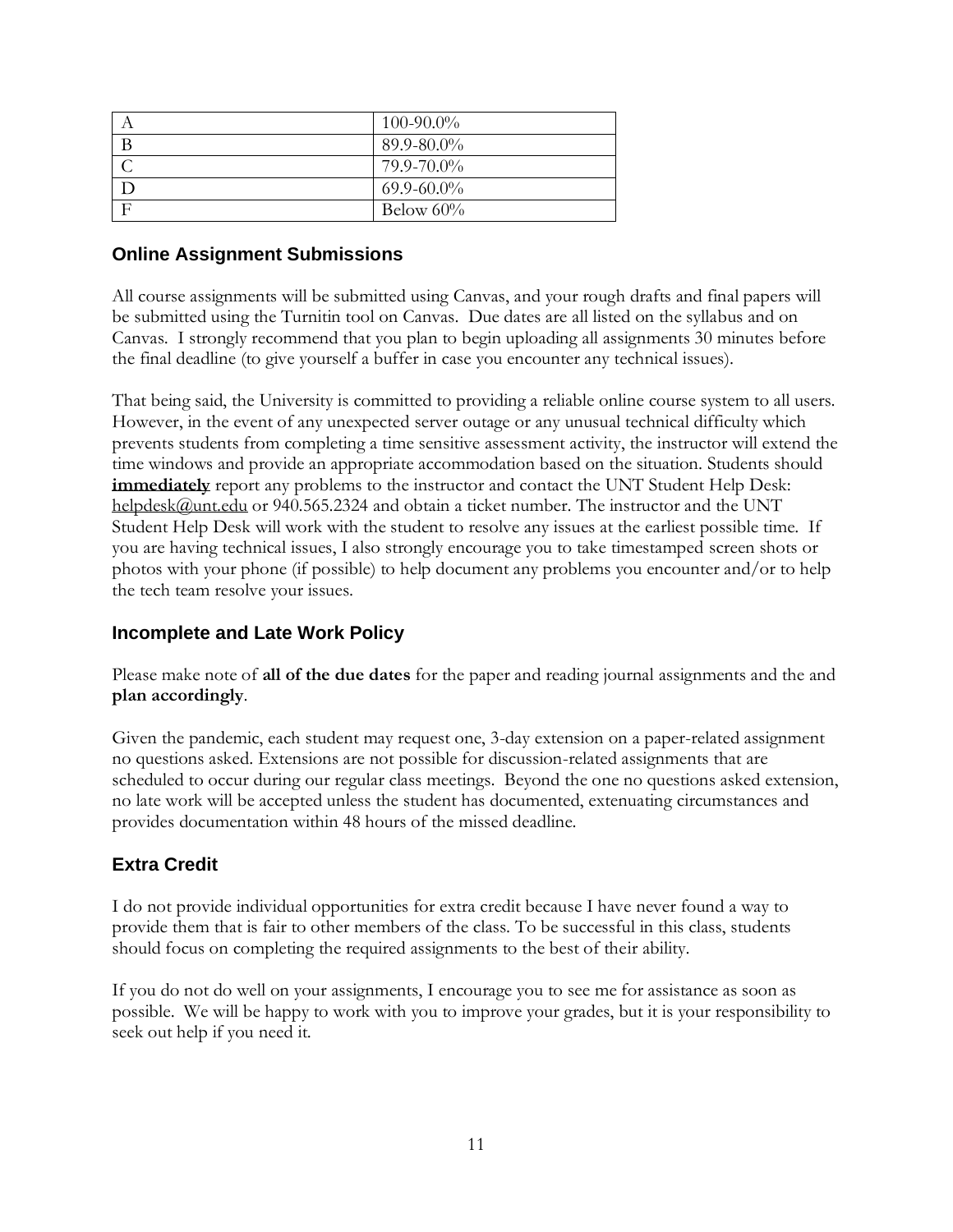### **UNT POLICIES**

#### **Americans with Disabilities Act Statement**

UNT makes reasonable academic accommodation for students with disabilities. Students seeking accommodation must first register with the Office of Disability Accommodation (ODA) to verify their eligibility. If a disability is verified, the ODA will provide a student with an accommodation letter to be delivered to faculty to begin a private discussion regarding one's specific course needs. Students may request accommodations at any time, however, ODA notices of accommodation should be provided as early as possible in the semester to avoid any delay in implementation. Note that students must obtain a new letter of accommodation for every semester and must meet with each faculty member prior to implementation in each class. For additional information see the ODA website at disability.unt.edu.

### **Emergency Notification and Procedures**

UNT uses a system called Eagle Alert to quickly notify students with critical information in the event of an emergency (i.e., severe weather, campus closing, and health and public safety emergencies like chemical spills, fires, or violence). In the event of a university closure, please refer to Canvas for contingency plans for covering course materials.

#### **Prohibition of Discrimination, Harassment, and Retaliation**

The University of North Texas (UNT) prohibits discrimination and harassment because of race, color, national origin, religion, sex, sexual orientation, gender identity, gender expression, age, disability, genetic information, veteran status, or any other characteristic protected under applicable federal or state law in its application and admission processes; educational programs and activities; employment policies, procedures, and processes; and university facilities. The University takes active measures to prevent such conduct and investigates and takes remedial action when appropriate.

# **Sexual Discrimination, Harassment, and Assault**

UNT is committed to providing a safe learning environment free of all forms of sexual misconduct, including sexual harassment sexual assault, domestic violence, dating violence, and stalking. Federal laws (Title IX and the Violence Against Women Act) and UNT policies prohibit discrimination on the basis of sex, and therefore prohibit sexual misconduct. If you or someone you know is experiencing sexual harassment, relationship violence, stalking, and/or sexual assault, there are campus resources available to provide support and assistance. UNT's Survivor Advocates can assist a student who has been impacted by violence by filing protective orders, completing crime victim's compensation applications, contacting professors for absences related to an assault, working with housing to facilitate a room change where appropriate, and connecting students to other resources available both on and off campus. The Survivor Advocates can be reached at [SurvivorAdvocate@unt.edu](file:///C:/Users/jdl0126/AppData/Local/Temp/OneNote/16.0/NT/0/SurvivorAdvocate@unt.edu) or by calling the Dean of Students Office at 940-565- 2648. Additionally, alleged sexual misconduct can be non-confidentially reported to the Title IX Coordinator at [oeo@unt.edu](file:///C:/Users/jdl0126/AppData/Local/Temp/OneNote/16.0/NT/0/oeo@unt.edu) or at (940) 565 2759.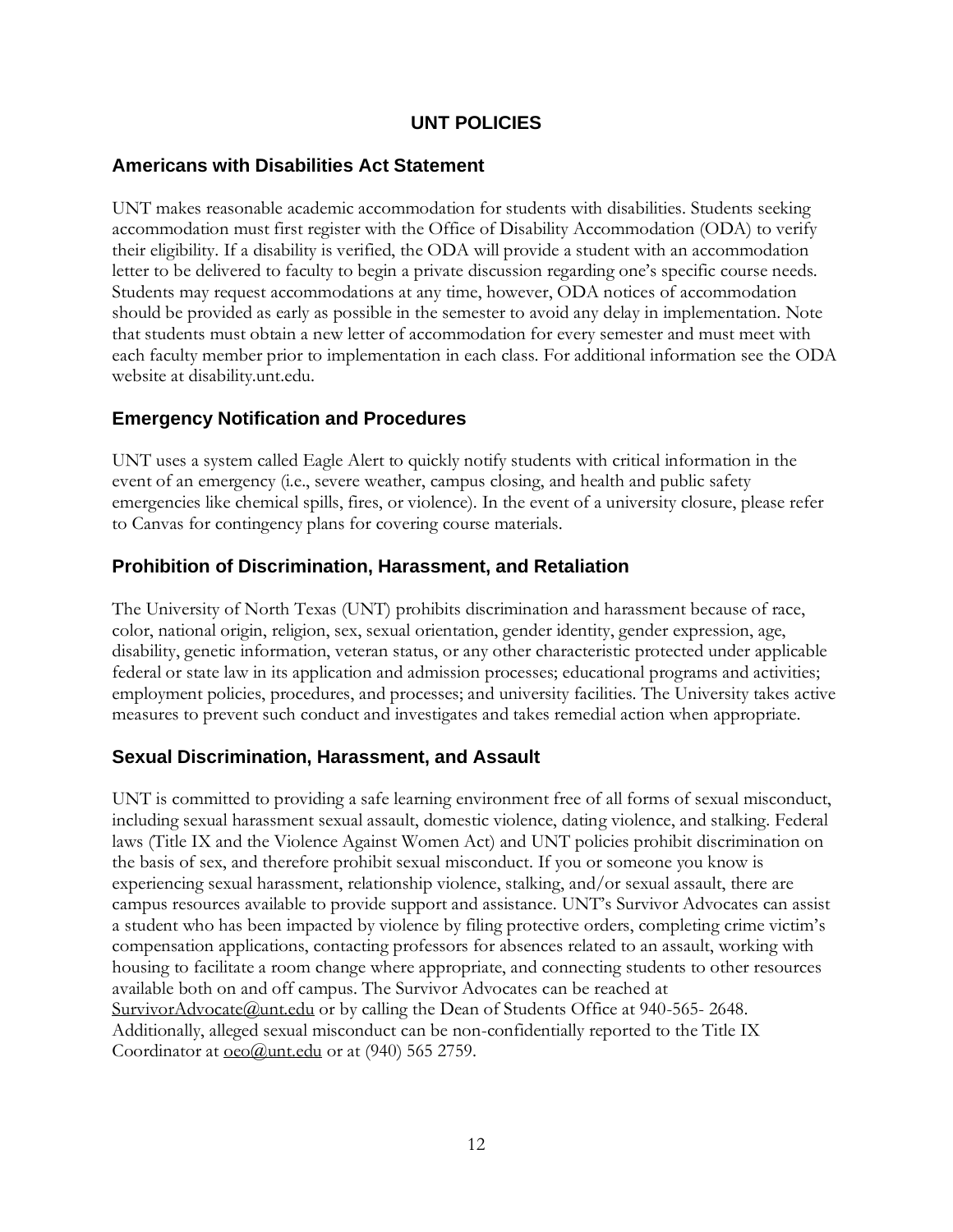### **Mandatory Reporter**

As a UNT faculty member, I am required to share information regarding sexual assault and retaliation and sexual harassment with the university. Therefore, I want to be transparent that while I will seek to keep information that you share with me about your life in classroom discussions, your written work, one-on-one meetings, and/or emails private, I am required to disclose information about sexual misconduct to UNT's Office of Equal Opportunity. For more information on reporting sexual misconduct at UNT, please see: [https://deanofstudents.unt.edu/sexual](https://deanofstudents.unt.edu/sexual-misconduct/reporting-sexual-misconduct)[misconduct/reporting-sexual-misconduct.](https://deanofstudents.unt.edu/sexual-misconduct/reporting-sexual-misconduct)

# **Retention of Student Records**

Student records pertaining to this course are maintained in a secure location by the instructor of record. All records such as exams, answer sheets (with keys), and written papers submitted during the duration of the course are kept for at least one calendar year after course completion. Course work completed via the Canvas online system, including grading information and comments, is also stored in a safe electronic environment for one year. Students have the right to view their individual record; however, information about student's records will not be divulged to other individuals without proper written consent. Students are encouraged to review the Public Information Policy and the Family Educational Rights and Privacy Act (FERPA) laws and the University's policy. See UNT Policy 10.10, Records Management and Retention for additional information.

# **Access to Information - Eagle Connect**

Students' access point for business and academic services at UNT is located at: [my.unt.edu.](https://my.unt.edu/) All official communication from the University will be delivered to a student's Eagle Connect account. For more information, please visit the website that explains Eagle Connect and how to forward email [Eagle Connect](https://it.unt.edu/eagleconnect) [\(https://it.unt.edu/eagleconnect\)](https://it.unt.edu/eagleconnect).

# **Student Evaluation Administration Dates**

Student feedback is important and an essential part of participation in this course. The student evaluation of instruction is a requirement for all organized classes at UNT. The survey will be made available during weeks 13, 14 and 15 of the long semesters to provide students with an opportunity to evaluate how this course is taught. Students will receive an email from "UNT SPOT Course Evaluations via IASystem Notification" [\(no-reply@iasystem.org\)](file:///C:/Users/jdl0126/AppData/Local/Temp/OneNote/16.0/NT/0/no-reply@iasystem.org) with the survey link. Students should look for the email in their UNT email inbox. Simply click on the link and complete the survey. Once students complete the survey they will receive a confirmation email that the survey has been submitted. For additional information, please visit the [SPOT website](http://spot.unt.edu/) (http://spot.unt.edu/) or email [spot@unt.edu.](file:///C:/Users/jdl0126/AppData/Local/Temp/OneNote/16.0/NT/0/spot@unt.edu)

# **Important Notice for F-1 Students taking Distance Education Courses**

#### **Federal Regulation**

To read detailed Immigration and Customs Enforcement regulations for F-1 students taking online courses, please go to the [Electronic Code of Federal Regulations website](http://www.ecfr.gov/) (http://www.ecfr.gov/).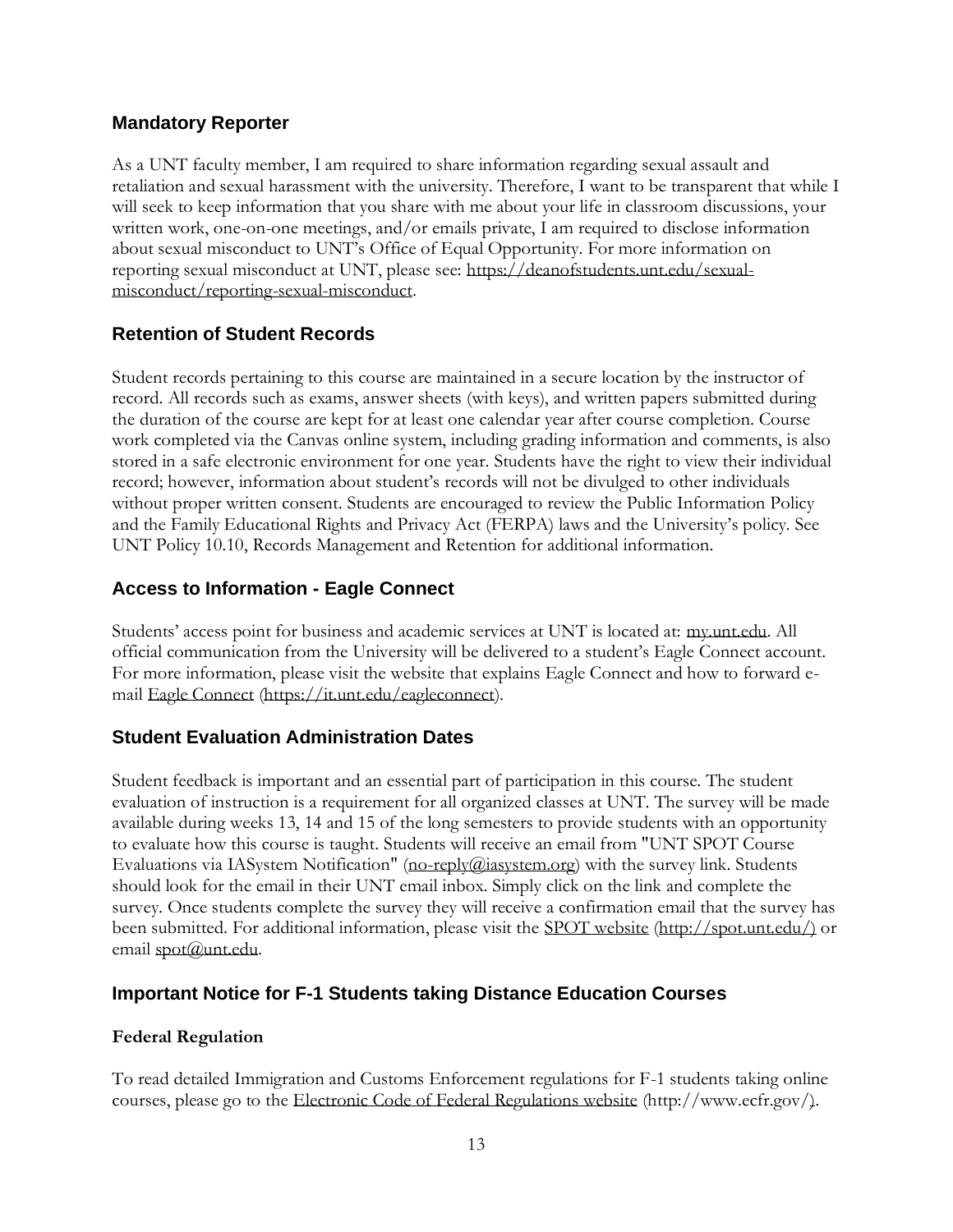The specific portion concerning distance education courses is located at Title 8 CFR 214.2 Paragraph  $(f)(6)(i)(G)$ .

#### The paragraph reads:

(G) For F-1 students enrolled in classes for credit or classroom hours, no more than the equivalent of one class or three credits per session, term, semester, trimester, or quarter may be counted toward the full course of study requirement if the class is taken on-line or through distance education and does not require the student's physical attendance for classes, examination or other purposes integral to completion of the class. An on-line or distance education course is a course that is offered principally through the use of television, audio, or computer transmission including open broadcast, closed circuit, cable, microwave, or satellite, audio conferencing, or computer conferencing. If the F-1 student's course of study is in a language study program, no on-line or distance education classes may be considered to count toward a student's full course of study requirement.

### **University of North Texas Compliance**

To comply with immigration regulations, an F-1 visa holder within the United States may need to engage in an on-campus experiential component for this course. This component (which must be approved in advance by the instructor) can include activities such as taking an on-campus exam, participating in an on-campus lecture or lab activity, or other on-campus experience integral to the completion of this course.

If such an on-campus activity is required, it is the student's responsibility to do the following:

(1) Submit a written request to the instructor for an on-campus experiential component within one week of the start of the course.

(2) Ensure that the activity on campus takes place and the instructor documents it in writing with a notice sent to the International Student and Scholar Services Office. ISSS has a form available that you may use for this purpose.

Because the decision may have serious immigration consequences, if an F-1 student is unsure about his or her need to participate in an on-campus experiential component for this course, s/he should contact the UNT International Student and Scholar Services Office (telephone 940-565-2195 or email [internationaladvising@unt.edu\)](mailto:internationaladvising@unt.edu) to get clarification before the one-week deadline.

#### **Student Verification**

UNT takes measures to protect the integrity of educational credentials awarded to students enrolled in distance education courses by verifying student identity, protecting student privacy, and notifying students of any special meeting times/locations or additional charges associated with student identity verification in distance education courses.

See UNT Policy 07-002 Student [Identity Verification, Privacy, and Notification and Distance](https://policy.unt.edu/policy/07-002)  [Education Courses](https://policy.unt.edu/policy/07-002) (https://policy.unt.edu/policy/07-002).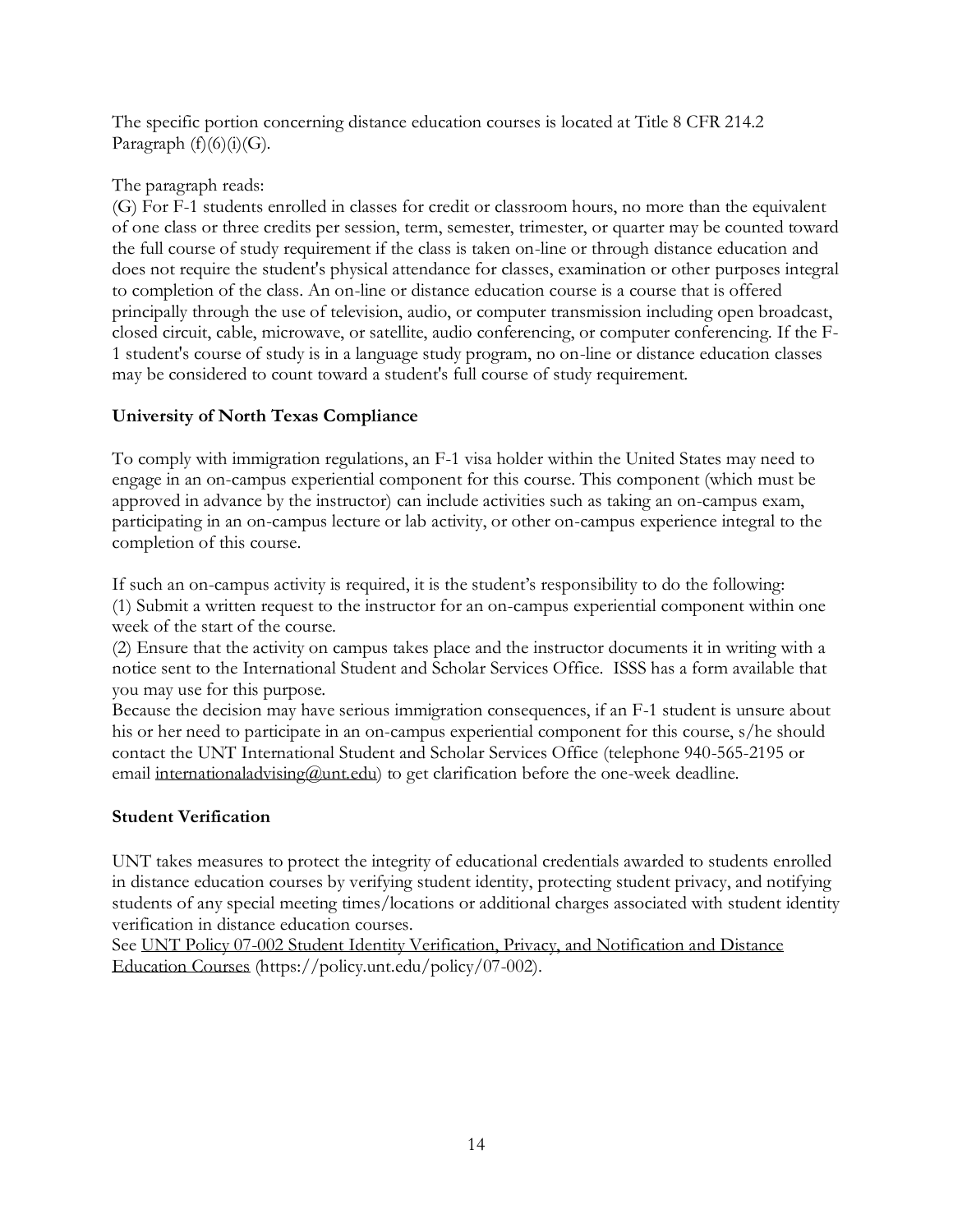# **ETHICS AND CONDUCT**

### **Academic Misconduct: Cheating and Plagiarism**

According to UNT Policy 06.003, Student Academic Integrity, academic dishonesty occurs when students engage in behaviors including, but not limited to cheating, fabrication, facilitating academic dishonesty, forgery, plagiarism, and sabotage. A finding of academic dishonesty may result in a range of academic penalties or sanctions ranging from admonition to expulsion from the University. [http://facultysuccess.unt.edu/academic-integrity.](http://facultysuccess.unt.edu/academic-integrity)

The Political Science Department adheres to and enforces UNT's policy on academic integrity (cheating, plagiarism, forgery, fabrication, facilitating academic dishonesty and sabotage). Students in this class should review the policy, which is located at: [http://policy.unt.edu/sites/default/files/untpolicy/pdf/7-Student\\_Affairs-Academic\\_Integrity.pdf.](http://policy.unt.edu/sites/default/files/untpolicy/pdf/7-Student_Affairs-Academic_Integrity.pdf)

Violations of academic integrity in this course will addressed in compliance with the penalties and procedures laid out in this policy. Students may appeal any decision under this policy by following the procedures laid down in the UNT Policy Manual Section 18.1.16 "Student Standards of Academic Integrity."

Students should note that according to the UNT policy, "cheating" includes, but is not limited to: "1) the use of any unauthorized assistance to take exams, tests, quizzes, or other assessments; 2) dependence upon the aid of sources beyond those authorized by the instructor in writing papers, preparing reports, solving problems, or carrying out other assignments; 3) the acquisition, without permission of tests, notes, or other academic materials belonging to a faculty or staff member of the University; 4) dual submission of a paper or project, or re-submission of a paper or project to a different class without express permission from the instructor; 5) any other act designed to give a student an unfair advantage on an academic assignment." According to UNT policy, plagiarism is defined as the "use of another's thoughts or words without proper attribution in any academic exercise *regardless of the student's intent*" (emphasis mine). It includes, but is not limited to: "1) the knowing or negligent use by paraphrase or direct quotation of the published or unpublished work of another person without full and clear acknowledgement or citation; 2) the knowing or negligent unacknowledged use of materials prepared by another person or by an agency engaged in selling term papers or other academic materials."

# **Rules of Engagement and Classroom Conduct**

Rules of engagement refer to the way students are expected to interact with each other and with their instructors. Here are some general guidelines:

- While the freedom to express yourself is a fundamental human right, any communication that utilizes cruel and derogatory language on the basis of race, color, national origin, religion, sex, sexual orientation, gender identity, gender expression, age, disability, genetic information, veteran status, or any other characteristic protected under applicable federal or state law will not be tolerated.
- Treat your instructor and classmates with respect in any communication online or face-toface, even when their opinion differs from your own.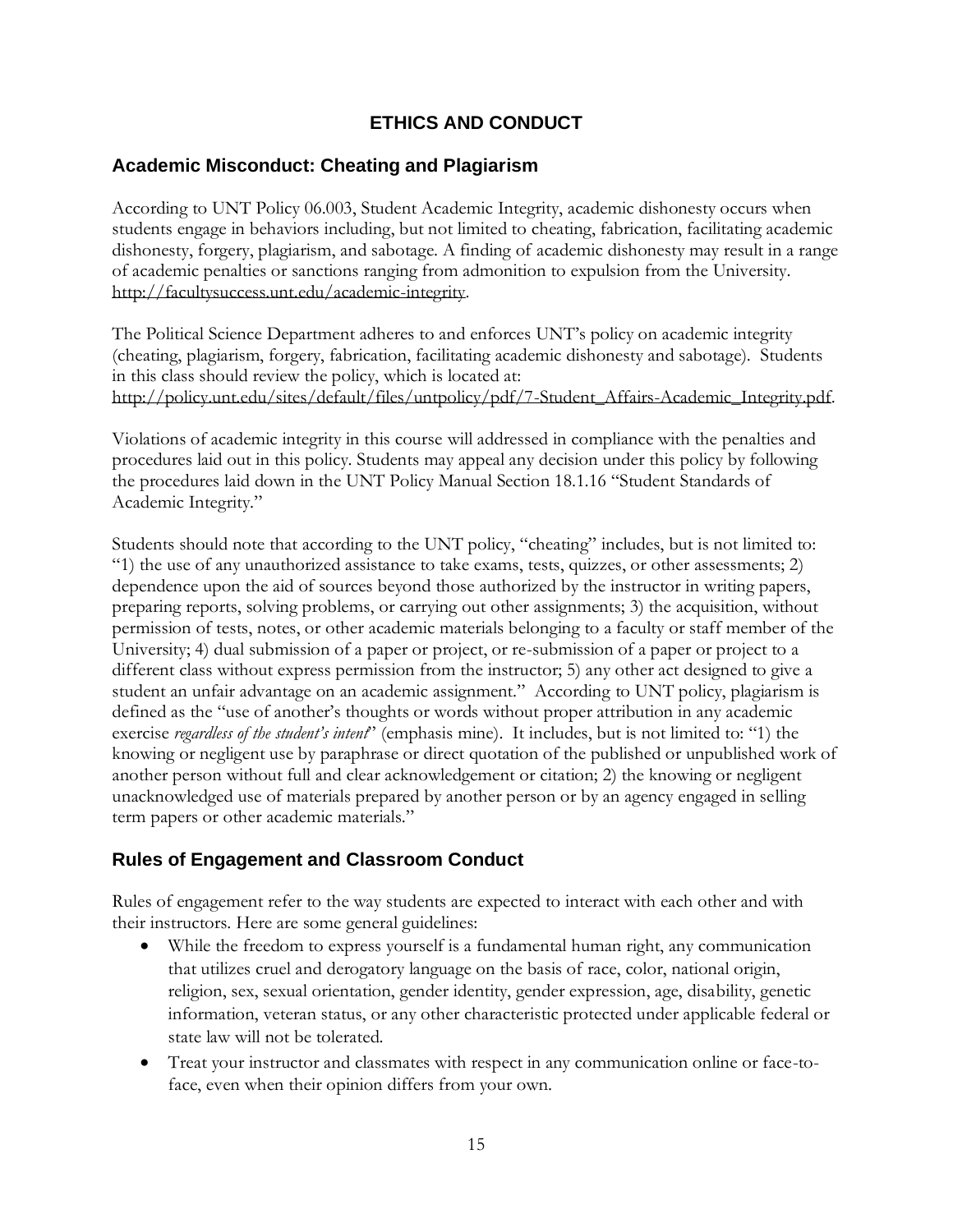- Ask for and use the correct name and pronouns for your instructor and classmates.
- Speak from personal experiences. Use "I" statements to share thoughts and feelings. Try not to speak on behalf of groups or other individual's experiences.
- Use your critical thinking skills to challenge other people's ideas, instead of attacking individuals.
- Avoid using all caps while communicating digitally. This may be interpreted as "YELLING!"
- Be cautious when using humor or sarcasm in emails or discussion posts as tone can be difficult to interpret digitally.
- Avoid using "text-talk" unless explicitly permitted by your instructor.
- Proofread and fact-check your sources.
- Keep in mind that online posts can be permanent, so think first before you type.

See thes[e Engagement Guidelines](https://clear.unt.edu/online-communication-tips) (https://clear.unt.edu/online-communication-tips) for more information.

# **Acceptable Student Behavior**

Student behavior that interferes with an instructor's ability to conduct a class or other students' opportunity to learn is unacceptable and disruptive and will not be tolerated in any instructional form a UNT. Students engaging in unacceptable and disruptive behavior will be directed to leave the classroom and the instructor may refer to the student to the Center for Student Rights and Responsibilities to consider whether the student's conduct violated the Code of Student Conduct. The university's expectations for student conduct apply to all instructional forums including university and electronic classrooms, labs, and discussion groups, field trips, etc. The Code of Student Conduct can be found at [https://deanofstudents.unt.edu/conduct.](https://deanofstudents.unt.edu/conduct)

As an instructor, I believe that students learn best when they are able to engage with each other (and the professor!) in a respectful and open-minded manner. So, please practice the Golden Rule and treat others as you would like to be treated. Specifically, I ask that you avoid disruptive behaviors by:

- Silencing all disruptive electronic devices;
- Refraining from texting, tweeting, checking email, surfing the internet, or reading irrelevant materials during class;
- Having side conversations with others during class;
- Falling asleep.

Since the topics in this course will encourage lively and energetic discussions and debates, it is also important for you to show respect for others' opinions and points of view, even when you disagree.

In addition, please follow some simple, but important guidelines for "virtual" classroom conduct.

- Please attend class sessions and be prepared to participate virtually using Zoom's interactive features (chat, hand raising) and/or your computer's webcam and microphone.
- If possible, please plan on participating in class in a relatively quiet, distraction free-room.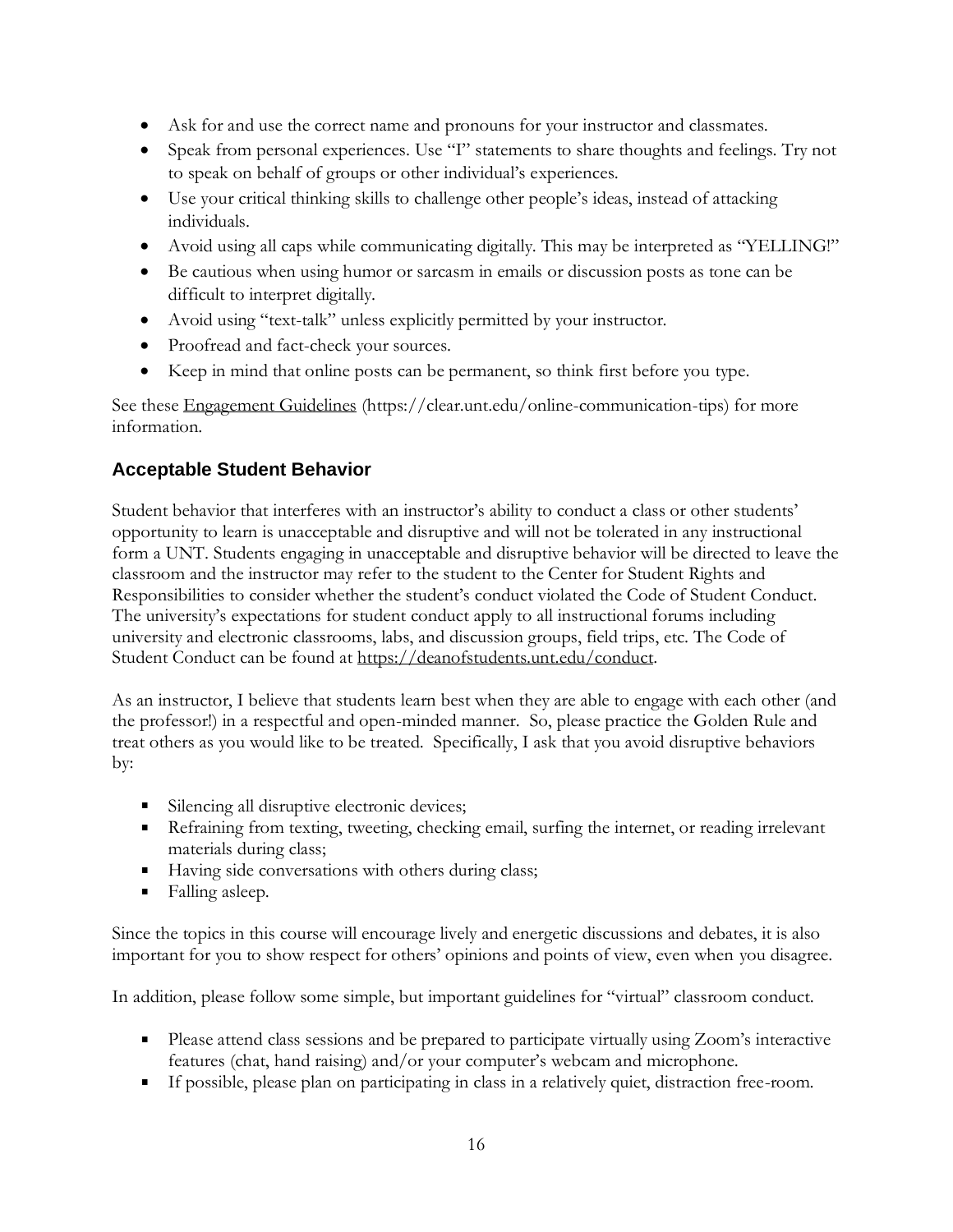Please familiarize yourself with how to turn the "mute" function on and off to minimize distractions for your classmates during class.

# **ACADEMIC SUPPORT & STUDENT SERVICES**

# **Student Support Services and Mental Health**

UNT provides mental health resources to students to help ensure there are numerous outlets to turn to that wholeheartedly care for and are there for students in need, regardless of the nature of an issue or its severity. Listed below are several resources on campus that can support your academic success and mental well-being:

- [Student Health and Wellness Center](https://studentaffairs.unt.edu/student-health-and-wellness-center) (https://studentaffairs.unt.edu/student-health-andwellness-center)
- [Counseling and Testing Services](https://studentaffairs.unt.edu/counseling-and-testing-services) (https://studentaffairs.unt.edu/counseling-and-testingservices)
- [UNT Care Team](https://studentaffairs.unt.edu/care) (https://studentaffairs.unt.edu/care)
- [UNT Psychiatric Services](https://studentaffairs.unt.edu/student-health-and-wellness-center/services/psychiatry) (https://studentaffairs.unt.edu/student-health-and-wellnesscenter/services/psychiatry)
- [Individual Counseling](https://studentaffairs.unt.edu/counseling-and-testing-services/services/individual-counseling) (https://studentaffairs.unt.edu/counseling-and-testingservices/services/individual-counseling)

# **Chosen Names**

A chosen name is a name that a person goes by that may or may not match their legal name. If you have a chosen name that is different from your legal name and would like that to be used in class, please let the instructor know. Below is a list of resources for updating your chosen name at UNT.

- [UNT Records](https://registrar.unt.edu/transcripts-and-records/update-your-personal-information)
- [UNT ID Card](https://sfs.unt.edu/idcards)
- [UNT Email Address](https://sso.unt.edu/idp/profile/SAML2/Redirect/SSO;jsessionid=E4DCA43DF85E3B74B3E496CAB99D8FC6?execution=e1s1)
- [Legal Name](https://studentaffairs.unt.edu/student-legal-services)

*\*UNT euIDs cannot be changed at this time. The collaborating offices are working on a process to make this option accessible to UNT community members.*

# **Pronouns**

Pronouns (she/her, they/them, he/him, etc.) are a public way for people to address you, much like your name, and can be shared with a name when making an introduction, both virtually and inperson. Just as we ask and don't assume someone's name, we should also ask and not assume someone's pronouns.

You can [add your pronouns to your Canvas account](https://community.canvaslms.com/docs/DOC-18406-42121184808) so that they follow your name when posting to discussion boards, submitting assignments, etc.

Below is a list of additional resources regarding pronouns and their usage: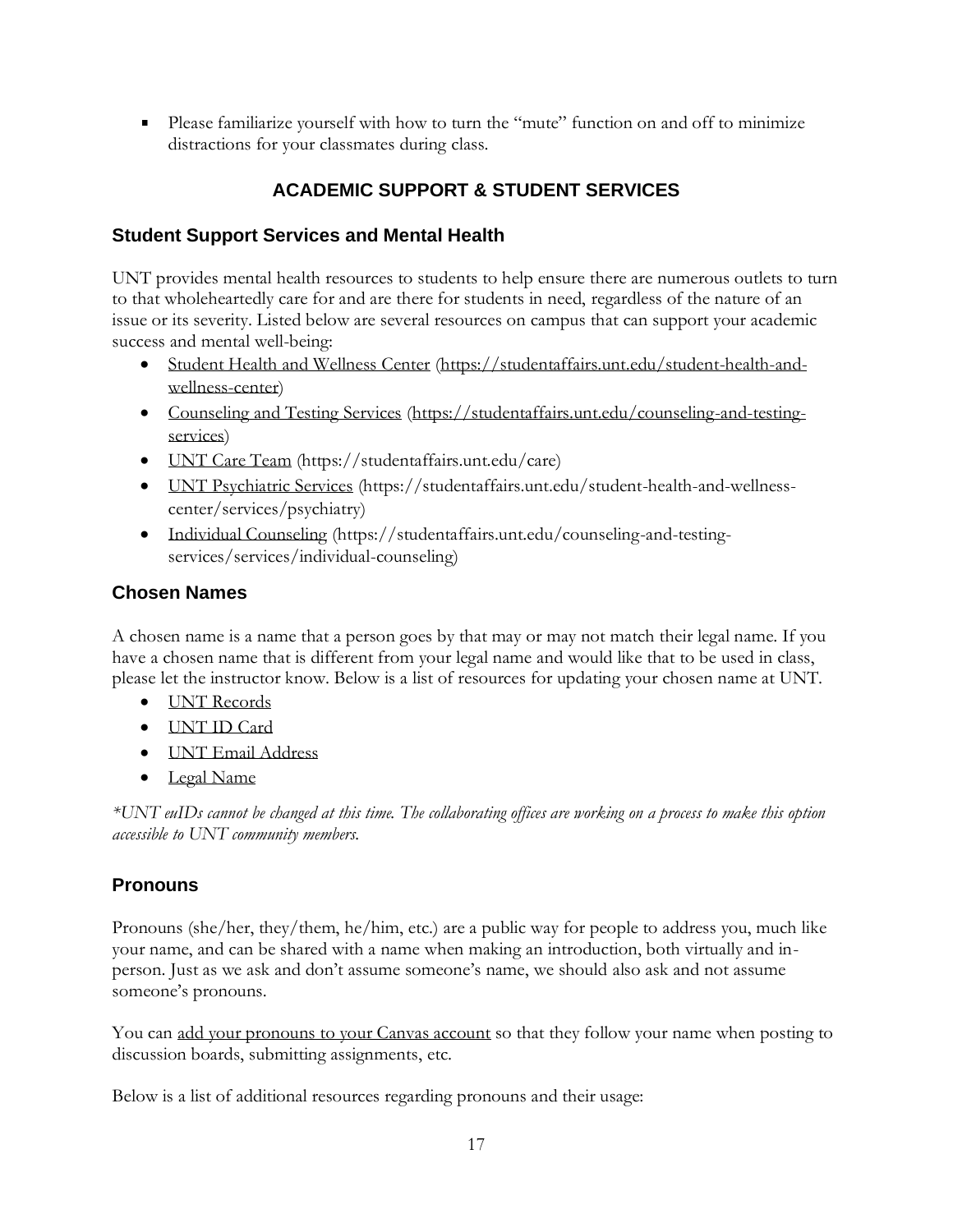- o [What are pronouns and why are they important?](https://www.mypronouns.org/what-and-why)
- o [How do I use pronouns?](https://www.mypronouns.org/how)
- o [How do I share my pronouns?](https://www.mypronouns.org/sharing)
- o [How do I ask for another person's pronouns?](https://www.mypronouns.org/asking)
- o [How do I correct myself or others when the wrong pronoun is used?](https://www.mypronouns.org/mistakes)

# **Additional Student Support Services**

- [Registrar](file:///C:/Users/jdl0126/AppData/Local/Temp/OneNote/16.0/NT/0/Registrar) (https://registrar.unt.edu/registration)
- [Financial Aid](https://financialaid.unt.edu/) (https://financialaid.unt.edu/)
- [Student Legal Services](https://studentaffairs.unt.edu/student-legal-services) (https://studentaffairs.unt.edu/student-legal-services)
- [Career Center](https://studentaffairs.unt.edu/career-center) (https://studentaffairs.unt.edu/career-center)
- [Multicultural Center](https://edo.unt.edu/multicultural-center) (https://edo.unt.edu/multicultural-center)
- [Counseling and Testing Services](https://studentaffairs.unt.edu/counseling-and-testing-services) (https://studentaffairs.unt.edu/counseling-and-testingservices)
- [Pride Alliance](https://edo.unt.edu/pridealliance) (https://edo.unt.edu/pridealliance)
- [UNT Food Pantry](https://deanofstudents.unt.edu/resources/food-pantry) (https://deanofstudents.unt.edu/resources/food-pantry)

### **Academic Support Services**

- [Academic Resource Center](https://clear.unt.edu/canvas/student-resources) (https://clear.unt.edu/canvas/student-resources)
- [Academic Success Center](https://success.unt.edu/asc) (https://success.unt.edu/asc)
- [UNT Libraries](https://library.unt.edu/) (https://library.unt.edu/)
- [Writing Lab](http://writingcenter.unt.edu/) [\(http://writingcenter.unt.edu/\)](http://writingcenter.unt.edu/)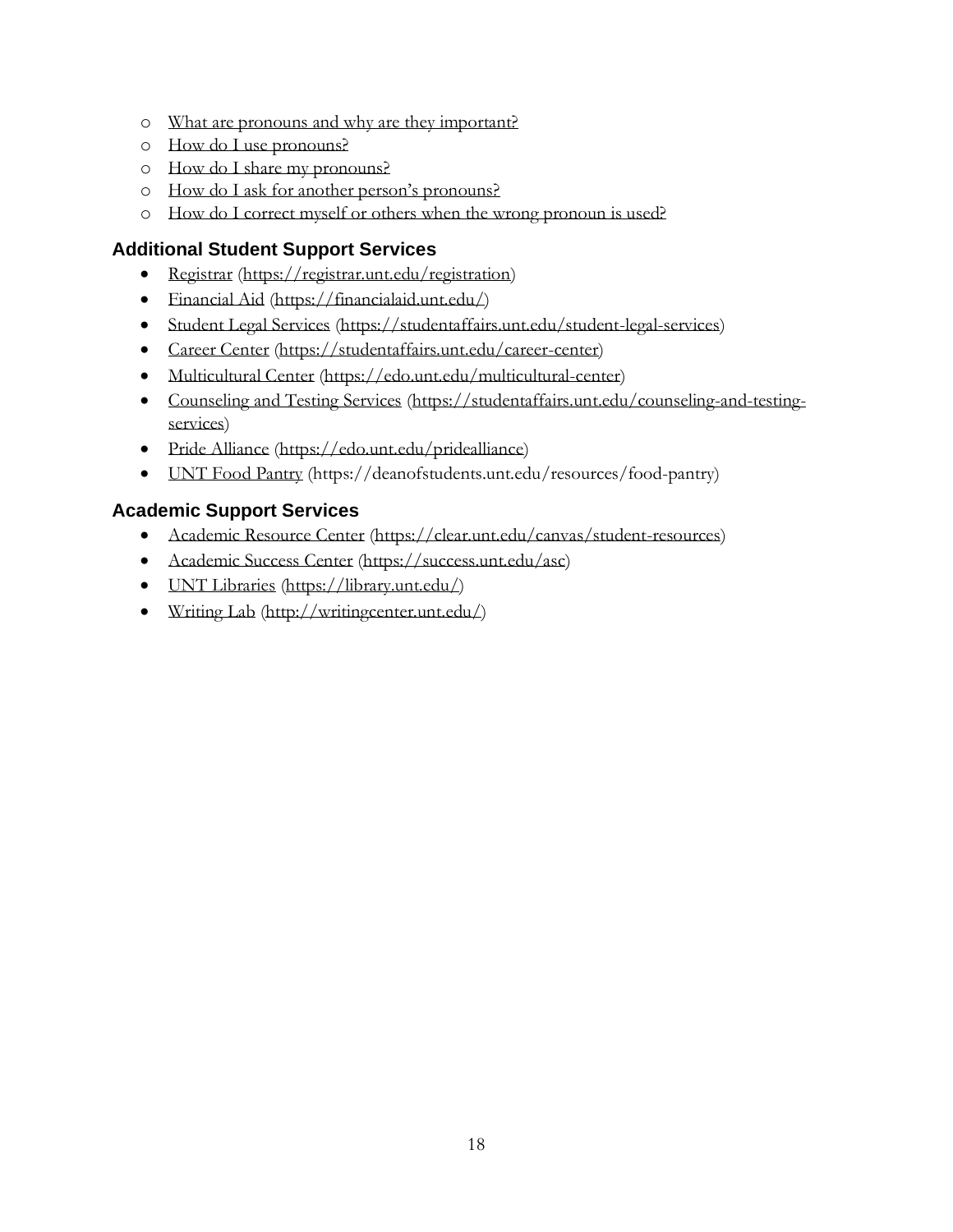# **COURSE SCHEDULE AND REQUIRED READINGS**

Readings Marked \*\*\* are available on Canvas!

# **PART 1: KEY CONCEPTS**

#### **Thursday, August 27: Introduction**

- Read the entire syllabus
- Complete the syllabus quiz

### **Thursday, September 3: What is an Interest Group and Challenges in Researching Interest Groups**

- Lowery and Brasher. 2011. *Organized Interests and American Government*, Chapter 1.
- Baumgartner and Leech, *Basic Interests*, Chapters 1 and 2.
- \*\*\*Skocpol, Theda. 2004. "Voice and Inequality: The Transformation of American Civic Democracy." *Perspectives on Politics* 2(1): 3-20.
- \*\*\*Skocpol, Theda, Marshall Ganz, and Ziad Munson. 2000. "A Nation of Organizers: The Institutional Origins of Civic Voluntarism in the United States." *American Political Science Review* 94(3): 527-546.
- \*\*\*Skocpol, Theda. 2003. *Diminished Democracy: From Membership to Management in American Civic Life*. Norman, OK: University of Oklahoma Press, Chapter 4.
- Marchetti, Katie. 2015. "The Use of Surveys in Interest Group Research." *Interest Groups & Advocacy* 4: 272-282.

# **Thursday, September 10: Collective Action Problems**

- Lowery and Brasher. 2011. *Organized Interests and American Government*, Chapter 2.
- Baumgartner and Leech, *Basic Interests*, Chapter 4.
- Olson, Mancur. 1965. *The Logic of Collective Action*, Chapters 1-6.
- \*\*\*Moe, Terry. 1980. "A Calculus of Group Membership." American Journal of Political Science 24(2): 594-632.

# **Thursday, September 17: Forming and Maintaining Groups**

- \*\*\*Grossman, Matt. 2014. "Group Mobilization from the Economy, Society, and Government." In *New Directions in Interest Group Politics*. ed. Matt Grossman. New York, NY Routledge.
- \*\*\*Walker, Jack. 1983. "The Origins and Maintenance of Interest Groups in America." *American Political Science Review* 77(2): 390-406.
- \*\*\*Salisbury, Robert. 1969. "An Exchange Theory of Interest Groups." *Midwest Journal of Political Science* 13(1): 1-32.
- \*\*\*Truman, David. 1951. Excerpts from *The Governmental Process: Political Interests and Public Opinion*. New York, NY: Alfred Knopf.
- \*\*\*Lowery, David and Virginia Gray. 1995. "The Population Ecology of Gucci Gulch or the Natural Regulation of Interest Group Numbers in the American States." *American Journal of Political Science* 39(1): 1-29.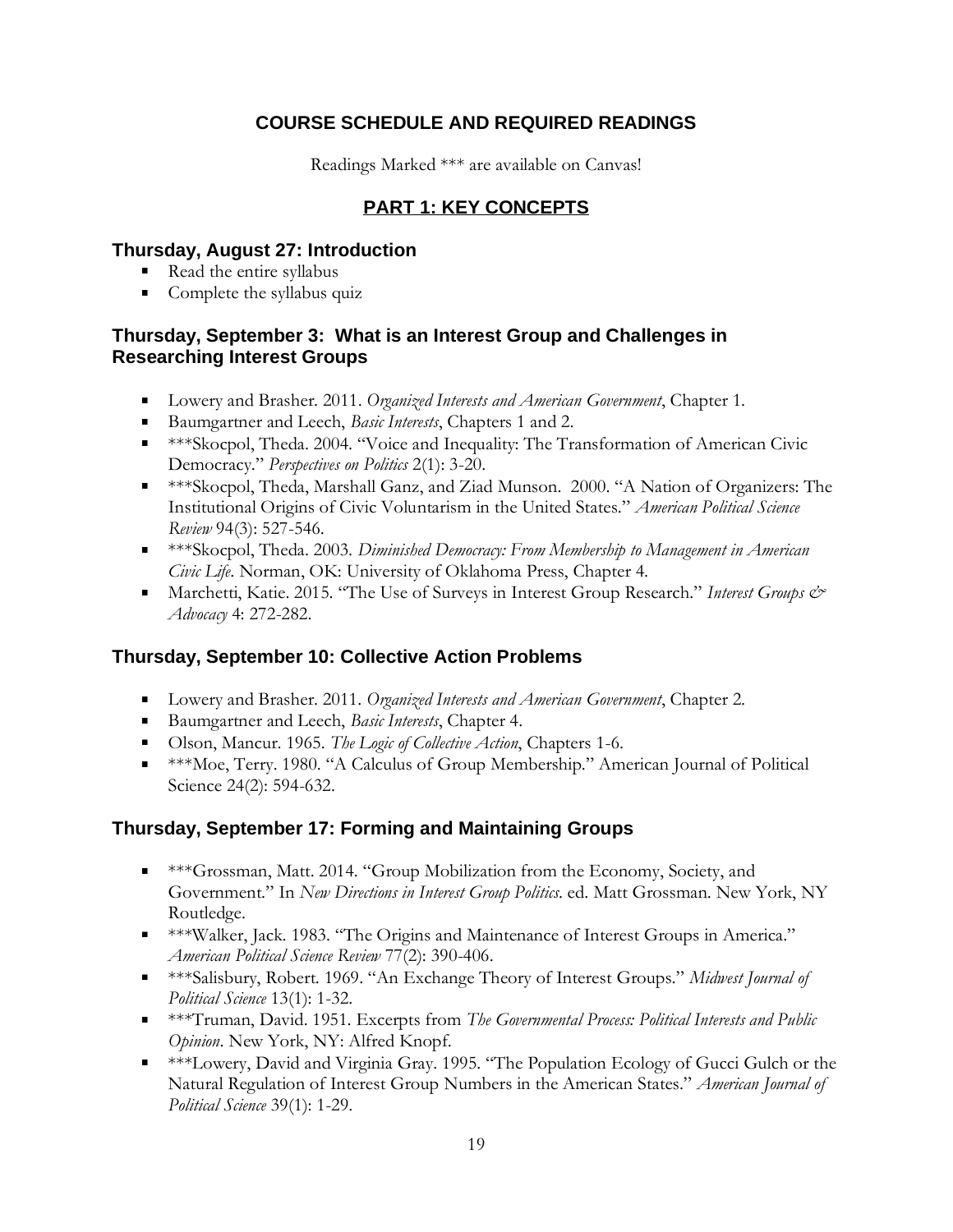- \*\*\*Lowery, David, Virginia Gray, Jennifer Anderson, and Adam Newmark. 2004. "Collective Action and the Mobilization of Institutions." *Journal of Politics* 66(3): 684-705.
- \*\*\*Staggenborg, Suzanne. 1988. "The Consequences of Professionalization and Formalization in the Pro-Choice Movement." *American Sociological Review* 53: 585-605.

# **Thursday, September 24: Social Movements**

- \*\*\*Strolovitch, Dara and David Forrest. 2011. "Interest Groups and Social Movements: In *CQ Guide to Interest Groups and Lobbying*. Eds. Burdett Loomis and Peter Francia. Washington, DC: CQ Press.
- \*\*\*Lipsky, Michael. 1968. "Protest as a Political Resource." *American Political Science Review* 62(4): 1144-1158.
- \*\*\*Piven, Frances Fox and Richard Cloward. 1977. *Poor People's Movements: Why They Succeed, How They Fail.* Vintage, Chapter 1.
- \*\*\*Scott, James. 1985. *Weapons of the Weak: Everyday Forms of Peasant Resistance*. New Haven, CT: Yale University Press. Chapters 2 and 8.
- \*\*\*Tarrow, Sidney. 1998. *Power in Movement: Social Movements and Contentious Politics*. Cambridge, Cambridge University Press, Chapter 1.
- \*\*\*Tilly, Charles and Sidney Tarrow. 2015. *Contentious Politics*. Second Edition. New York, NY: Oxford University Press, Chapters 1, 2, and 6.
- \*\*\*McAdam, Doug. 1986. "Recruitment to High-Risk Activism: The Case of Freedom Summer." *American Journal of Sociology* 92(1): 64-90.
- \*\*\*Costain, Anne. 1981. "Representing Women: The Transition from Social Movement to Interest Group." *Western Political Quarterly* 34(1): 100-113.

# **PART 2: INTEREST GROUPS IN ACTION**

# **Thursday, October 1: Interest Groups in Campaigns and Elections (PACs, Super PACs, 527s, and 501c Dark Money Groups)**

- Lowery and Brasher. 2011. *Organized Interests and American Government*, Chapter 4.
- \*\*\*Sides, John, Daron Shaw, Matt Grossman, and Keena Lipsitz. 2018. *Campaigns & Election*s, New York, NY: W.W. Norton, Chapter 4.
- \*\*\*\*Gopian, J. David, Hobart Smith, and William Smith. 1984. "What Makes PACs Tick." *American Journal of Political Science* 28(2): 259-281.
- \*\*\*Wright, John. 1989. PAC Contributions, Lobbying, and Representation." Journal of Politics 51(3): 713-729.
- \*\*\*Brunell, Thomas. 2005. "The Relationship between Political Parties and Interest Groups." *Political Research Quarterly* 58(4): 681-688.
- \*\*\*Boatright, Robert. 2007. "Situating the New 527 Organizations in Interest Group Theory." *The Forum* 5(2).
- \*\*\*Garrett, R. Sam. 2013. "Super PACs in Federal Elections." Washington, DC: Congressional Research Service.
- \*\*\*Franz, Michael. 2014. "Attack of the Super PACs? Interest Groups in the 2012 Elections." In New Directions in Interest Group Politics ed. Matt Grossman. New York, NY: Routledge, pgs. 144-164.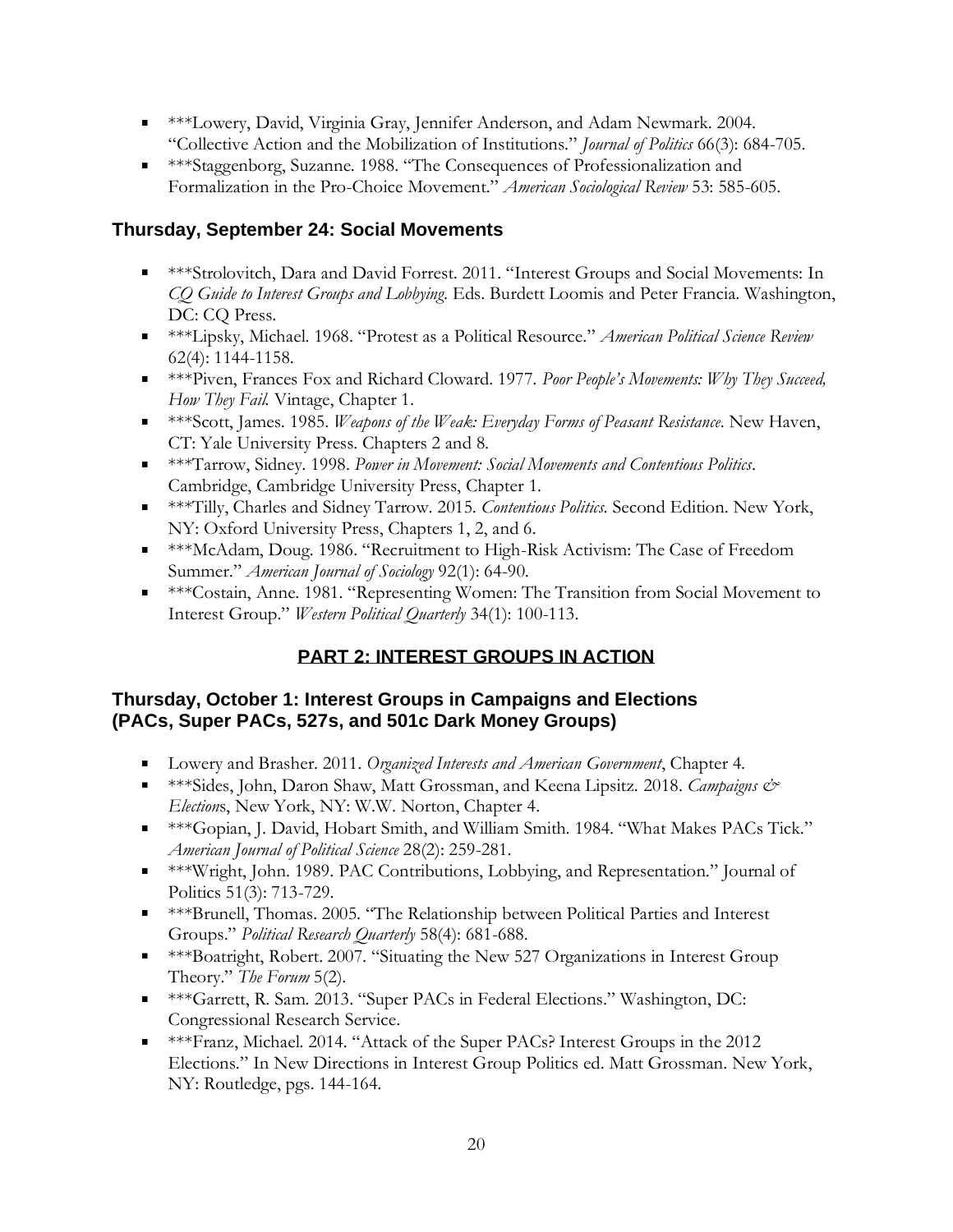\*\*\*Potter, Trevor and Bryson Morgan. 2013. "The History of Undisclosed Spending in U.S. Elections & How 2012 Became the Dark Money Election." *Notre Dame Journal of Law, Ethics, and Public Policy* 27(2): 383-479.

# **Thursday, October 8: Influencing the Legislative Branch**

- Lowery and Brasher. 2011. *Organized Interests and American Government*, Chapter 5.
- Baumgartner and Leech, *Basic Interests*, Chapter 7.
- \*\*\*Hojnacki, Marie, and David Kimball. 1998. "Organized Interests and the Decision of Who to Lobby in Congress." *American Political Science Review* 92(4): 775-790.
- \*\*\*Baumgartner, Frank, Jeffrey Berry, Marie Hojnacki, David Kimball, and Beth Leech. 2014. "Money, Priorities, and Stalemate: How Lobbying Affects Public Policy." *Election Law Journal* 13(1): 194-209.
- \*\*\*Hall, Richard and Alan Deardorff. 2006. "Lobbying as a Legislative Subsidy." American Political Science Review 100(1): 69-84.
- \*\*\*Hall, Richard, and Frank Wayman. 1990. "Buying Time Moneyed Interests and the Mobilization of Bias in Congressional Committees." *American Political Science Review.*
- \*\*\*Wright, John R. June 1990. "Contributions, Lobbying, and Committee Voting in the U.S. House of Representatives." *American Political Science Review* p. 417-38.
- \*\*\*Kollman, Ken. 1997. "Inviting Friends to Lobby: Interest Groups, Ideological Bias, and Congressional Committees." *American Journal of Political Science* 41(2): 519-544.

# **Thursday, October 15: Influencing the Executive Branch and Rulemaking**

- Lowery and Brasher. 2011. *Organized Interests and American Government*, Chapter 6.
- \*\*\*Furlong, Scott and Cornelius Kerwin. 2005. "Interest Group Participation in Rulemaking: A Decade of Change." *Journal of Public Administration Research and Theory* 15: 353-370.
- \*\*\*\*Golden, Marissa Martino. 1998. "Interest Groups in the Rulemaking Process: Who Participates? Whose Voices Get Heard?" *Journal of Public Administration Research and Theory* 8(2): 245-270.
- \*\*\*Yackee, Jason Webb and Susan Yackee. 2006. "A Bias Towards Business: Assessing Interest Group Influence on the U.S. Bureaucracy." *Journal of Politics* 68(1): 128-139.
- \*\*\*English, Ashley**.** 2019. "She Who Shall Not be Named: The Women that Women's Organizations Do (and Do Not) Represent in the Rulemaking Process." *Politics & Gender* 15(3): 573-598.
- \*\*\*Dwidar, Maraam. 2019. "Diverse Lobbying Coalition and Influence in Notice-and-Comment Rulemaking." Paper Presented at the Annual Meeting of the American Political Science Association, Washington, DC.
- \*\*\*Heclo, Hugh. 1978. "Issue Networks and the Executive Establishment." in *The New American Political System*, edited by Anthony King. American Enterprise Institute

# **Thursday, October 22: Influencing the Judicial Branch**

- Lowery and Brasher. 2011. *Organized Interests and American Government*, Chapter 6.
- \*\*\*\*Collins, Paul. 2014. "Interest Groups in the Judicial Arena" In New Directions in Interest Group Politics ed. Matt Grossman. New York, NY: Routledge, pgs. 221-238.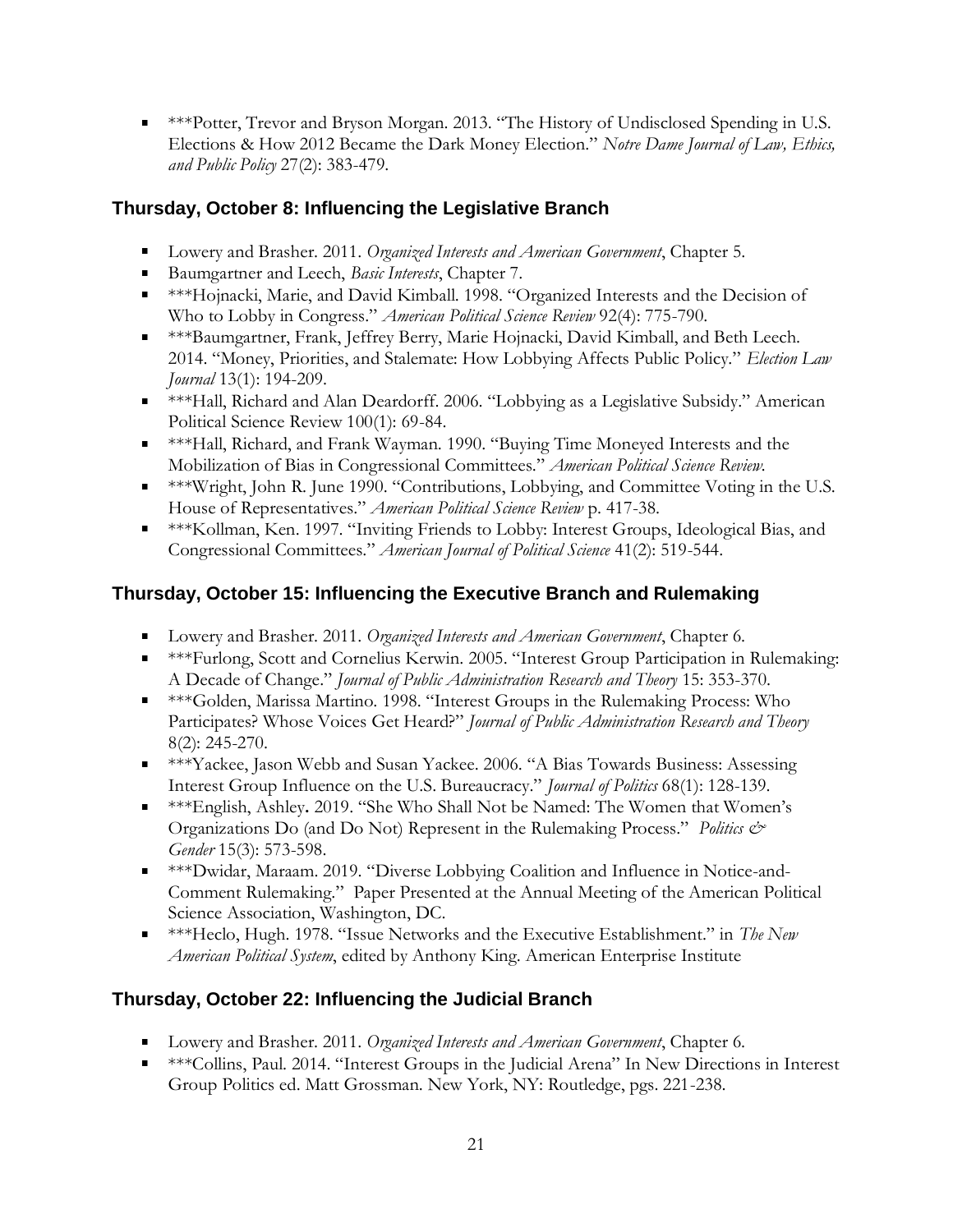- \*\*\*Caldeira, Gregory A., and John R. Wright. 1988. "Organized Interests and Agenda Setting in the U.S. Supreme Court." *American Political Science Review* 82(4): 1109-1127.
- $***$ Collins, Paul M., Jr. 2007. "Lobbyists before the U.S. Supreme Court: Investigating the Influence of Amicus Curiae Briefs." *Political Research Quarterly* 60(1): 55-70.
- \*\*\*Caldeira, Gregory A., and John R. Wright. 1990. "Amici Curiae Before the Supreme Court: Who Participates, When, and How Much?" *Journal of Politics* 52(3): 782-806.
- \*\*\*Caldeira, Gregory A., Marie Hojnacki, and John R. Wright. 2000. "The Lobbying Activities of Organized Interests in Federal Judicial Nominations." *Journal of Politics* 62(1): 51- 69.
- \*\*\*Caldeira, Gregory A., and John R. Wright. 1998. "Lobbying for Justice: Organized Interests, Supreme Court Nominations, and the United States Senate." *American Journal of Political Science* 42(2): 499-523.

# **Thursday, October 29: Compensatory Representation for Marginalized Groups**

- Strolovitch, Dara. 2007. *Affirmative Advocacy: Race, Class, and Gender in Interest Group Politics*. Chicago, IL: University of Chicago Press, Chapters 1 and 3.
- \*\*\*English, Ashley, Kathryn Pearson, and Dara Strolovitch. 2019. "Who Represents Me? Race, Gender, Partisan Congruence, and Representational Alternatives in a Polarized America." Political Research Quarterly 72(4): 785-804.
- \*\*\*Pitkin, Hanna Fenichel. 1967. *The Concept of Representation*. Berkeley, CA: University of California Press, Chapters 4 and 5.
- \*\*\*Young, Iris M. 1992. "Social Groups in Associative Democracy." *Politics and Society*  20:529-534.
- \*\*\*Guinier, Lani. 1994. *The Tyranny of the Majority*. New York: The Free Press. Chapters 3 and 5.
- \*\*\*Mansbridge, Jane J. 1999. "Should Blacks Represent Blacks and Women Represent Women? A Contingent "Yes." *Journal of Politics* 61(3): 628-657.
- \*\*\*Dovi, Suzanne. 2002. "Preferable Representatives: Will Just Any Woman, Black or Latino Do?" *American Political Science Review* 96: 729-744.
- \*\*\*Celis, Karen, Sarah Childs, Johanna Kantola, and Mona Lee Krook. 2014. "Constituting Women's Interests Through Representative Claims." *Politics & Gender* 10: 149-174.

### **PART 3: NORMATIVE CONCERNS ABOUT INTEREST GROUPS IN AMERICAN POLITICS**

# **Thursday, November 5: Pluralism**

- **\*\*\*Madison, James. "Federalist 10."**
- **\*\*\*Madison, James, "Federalist 51."**
- \*\*\*de Tocqueville, Alexis. "Political Association in the United States."
- \*\*\*Dahl, Robert. 1956. A Preface to a Democratic Theory. Chicago, IL: University of Chicago Press. Chapter 5.
- \*\*\*Review Truman, David. 1951. Excerpts from *The Governmental Process: Political Interests and Public Opinion*. New York, NY: Alfred Knopf.
- \*\*\*Yoho, James. 1995. "Madison on the Beneficial Effects of Interest Groups: What was Left Unsaid in Federalist 10." Polity 27(4): 587-605.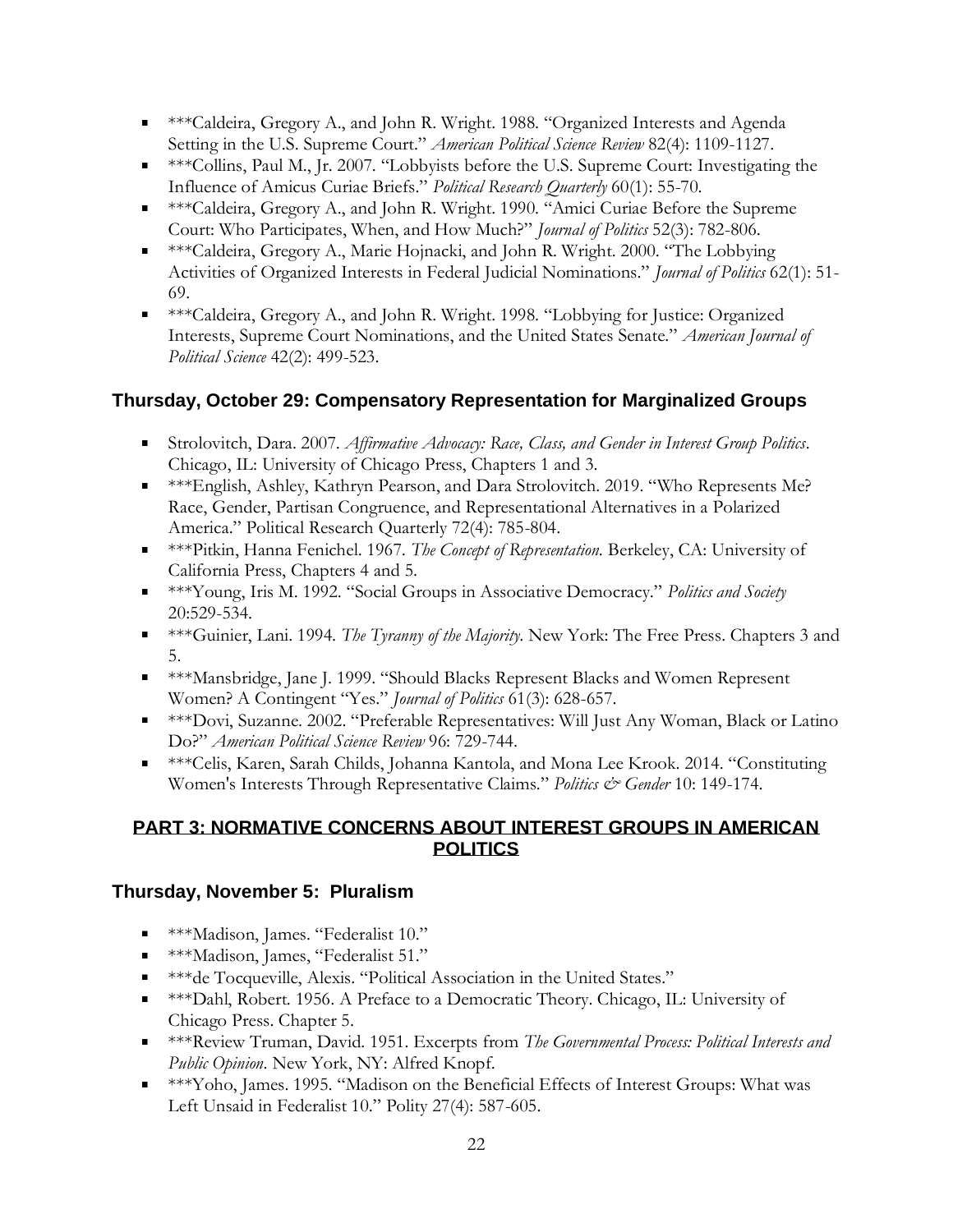# **Thursday, November 12: Critiques of Pluralism: Elitism, Bias, and Power**

- Baumgartner and Leech, *Basic Interests*, Chapters 5 and 6.
- \*\*\*Mills, C. Wright. 1956. "The Power Elite." New York, NY: Oxford. Chapters 1 and 12.
- Schattschneider, E.E. 1960. *The Semi-Sovereign People: A Realist's View of Democracy in America*. Boston, MA: Wadsworth, Chapters 1-4, 7-8.
- \*\*\*Gaventa, John. 1980. *Power and Powerlessness: Quiescence and Rebellion in an Appalachian Valley*. Chicago, IL: University of Illinois Press, pgs. 1-25.
- \*\*\*Schlozman, Kay Lehman, Sidney Verba, and Henry Brady. 2013. *The Unheavenly Chorus: Unequal Political Voice and the Broken Promise of American Democracy*. Princeton, NJ: Princeton University Press, Chapters 11 and 12.
- Strolovitch, Dara. 2007. *Affirmative Advocacy: Race, Class, and Gender in Interest Group Politics*. Chicago, IL: University of Chicago Press, Chapters 2, 4, and 7.
- \*\*\*Gilens, Martin and Benjamin Page. 2014. "Testing Theories of American Politics: Elites, Interest Groups, and Average Citizens." *Perspectives on Politics* 12(3): 564-581.

### **Thursday, November 19: Paper Presentations**

# **Thursday, November 26: NO CLASS FOR THANKSGIVING**

#### **Thursday, December 3: Paper Presentations and Final Papers Due**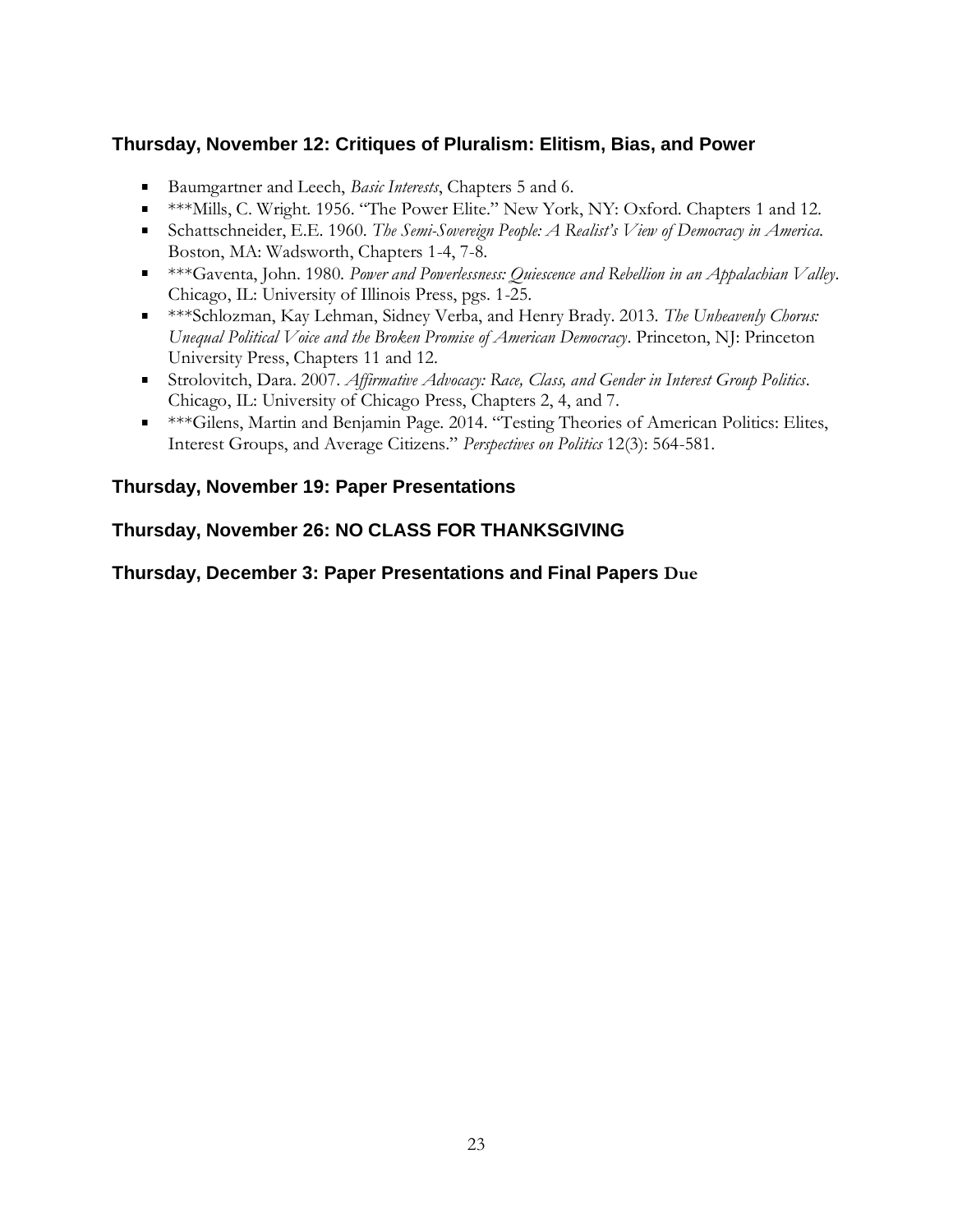### **SUPPLEMENTAL READINGS**

#### **What is an Interest Group and Challenges in Researching Interest Groups**

- Cigler, Allan J. 1991. "Interest Groups: A Subfield in Search of an Identity." In *Political Science: Looking to the Future*. Ed. William Crotty. Evanston, IL: Northwestern University Press.
- Grossman, Matt. 2012. The Not-So-Special Interests: Interest Groups, Public Representation and American Governance. Stanford, CA: Stanford University Press, Introduction.
- Loomis, Burdett and Allan Cigler. 2002. "Introduction: The Changing Nature of Interest Group Politics." In *Interest Group Politics*, 6th Edition, eds. Allan Cigler and Burdett Loomis. Washington, DC: CQ Press.
- Petraca, Mark. 1992. "The Rediscovery of Interest Group Politics." In *The Politics of Interests: Interest Groups Transformed*. ed. Mark Petraca. Boulder, CO: Westview Press.
- Putnam, Robert. 2001. *Bowling Alone: The Collapse and Revival of American Community*. New York, NY: Simon and Schuster.
- $\blacksquare$ Putnam, Robert. 1995. "Tuning in, Turning Out: The Strange Disappearance of Social Capital in America." *PS: Political Science and Politics* 28(4): 664-683.
- Skocpol, Theda. 2003. *Diminished Democracy: From Membership to Management in American Civic Life*. Norman, OK:  $\blacksquare$ University of Oklahoma Press.

#### **Collective Action Problems**

- Baumgartner and Leech, *Basic Interests*, Chapter 3.
- Chong, Dennis. 1991. *Collective Action and the Civil Rights Movement*. Chicago, IL: University of Chicago Press.
- $\blacksquare$ Hansen, John Mark. 1985. "The Political Economy of Group Membership. American Political Science Review 79: 79-96.

#### **Forming and Maintaining Groups**

- Brown, Clyde. 1989. "Explanations of Interest Group Membership Over Time: The Farm Bureau in Five Midwestern States." *American Politics Quarterly* 6(2): 129-166.
- Clark, Peter and James Wilson. 1961. "Incentive Systems: A Theory of Organizations." *Administrative Science*   $\blacksquare$ *Quarterly* 6(2): 129-166.
- Crowley, Jocelyn and Theda Skocpol. 2001. "The Rush to Organize: Explaining Associational Formation in the United States, 1860s-1920s." *American Journal of Political Science* 45(4): 813-829.
- Leighley, Jan. 1996. "Group Membership and the Mobilization of Political Participation." *Journal of Politics* 58(2): 447-463.
- Marwell, Gerald and Ruth Ames. 1979. "Experiments on the Provision of Public Goods, Resources, Interest Group Size, and the Free-Rider Problem." American Journal of Sociology 84(6): 1335-1360.
- Rothenberg, Lawrence. 1989. "Putting the Puzzle Together: Why People Join Public Interest Groups." *Public Choice* 60(3): 241-257.
- Rothenberg, Lawrence. 1988. "Organization Maintenance and Retention Decision in Groups." *American Political*   $\blacksquare$ *Science Review* 82(4): 1129-1152.

#### **Social Movements**

- Cohen, Cathy. 2001. "Punks, Bulldaggers, and Welfare Queens: The Radical Potential of Queer Politics." *Sexual Identities, Queer Politics* 200-227.
- Davis, Gerald, Doug McAdam, W. Richard Scott, and Mayer N. Zald, eds. 2004. *Social Movements and*   $\blacksquare$ *Organizations*. New York, NY: Cambridge University Press.
- $\blacksquare$ Diani, Mario. 1992. "The Concept of Social Movement." *Sociological Review* 40(1): 1-25.
- Dubois, Ellen Carol. 2020. *Suffrage: Women's Long Battle for the Vote*. New York, NY: Simon & Schuster.
- Freeman, Jo. 1975. *The Politics of Women's Liberation*. New York, NY: David McKay.
- $\blacksquare$ Frymer, Paul. 1999. *Uneasy Alliances: Race and Party Competition in America*. Princeton, NJ: Princeton University Press.
- Gamson, William. 1975. *The Strategy of Social Protest*. Dorsey Press.
- Gamson, Josh. 1989. "Silence Death and the Invisible Enemy." *Social Problems* 36: 351-367.
- Gillion, Daniel. 2020. *The Loud Minority: Why Protests Matter in American Democracy*. Princeton, NJ: Princeton University Press.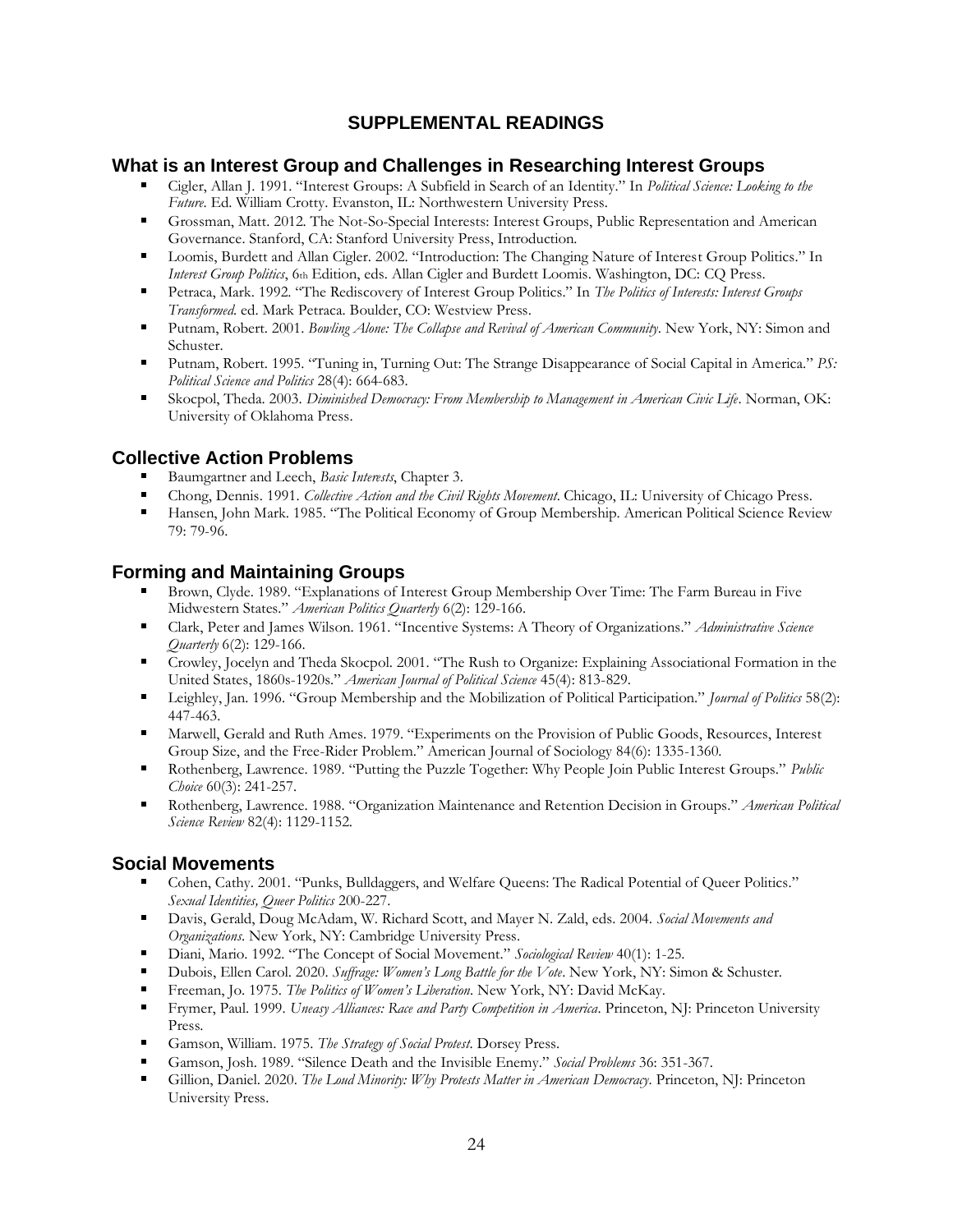- Khan-Cullours, Patrisse. 2020. *When They Call You a Terrorist: A Black Lives Matter Memoir*. St. Martin's Griffin.
- Mansbridge, Jane. 1986. *Why We Lost the ERA*. Chicago, IL: University of Chicago Press.
- McAdam, Doug. 1988. *Freedom Summer*. New York, NY: Oxford.
- $\blacksquare$ McAdam, Doug. 1982. *Political Process and the Development of Black Insurgency, 1930-1970*. Chicago, IL: University of Chicago Press.
- Meyer, David. 1993. "Protest Cycles and Political Process: American Peace Movements in the Nuclear Age." *Political Research Quarterly* 46(3): 451-479.
- Meyer, David and Sidney Tarrow. 2018. *The Resistance: The Dawn of the Anti-Trump Opposition Movement.* New  $\blacksquare$ York, NY: Oxford.
- Minkoff, Debra. 1997. "The Sequencing of Social Movements." *American Sociological Review* 62(5): 779-799.
- Morris, Aldon and Cedric Herring. 1987. "Theory and Research in Social Movements: A Critical Review." In  $\blacksquare$ *Annual Review of Political Science* Volume 2. Samuel Long, editor. Norwood: Ablex.
- Morris, Aldon. 1984. *Origins of the Civil Rights Movement*. New York, NY: Free Press.
- Ritchie, Andrea. 2017. *Invisible No More: Police Violence Against Black Women and Women of Color*. Beacon Press.
- $\blacksquare$ Rosenberg, Leonard B. 1969. "The 'Failure' of the Socialist Part of America*" The Review of Politics* 31: 346-352.

#### **Interest Groups in Campaigns and Elections (PACs, Super PACs, 527s, and 501c Dark Money Groups)**

- Boatright, Robert, Michael Malbin, and Brendan Glavin. 2016. "Independent Expenditures in Congressional Primaries after *Citizens United." Interest Groups & Advocacy* 5(2): 119-140.
- Brooks, Deborah Jordan and Michael Murov. 2012. "Assessing Accountability in a Post-Citizens United Era." *American Politics Research* 40(3): 383-418.
- Corrado, Anthony, Thomas E. Mann, Daniel R. Ortiz, and Trevor Potter. 2005. *The New Campaign Finance Sourcebook*. Washington, DC: Brookings.
- Day, Christine and Charles Hadley. 2005. *Women's PACs: Abortion and Elections*. Upper Saddle River, NJ: Prentice Hall.
- Dowling, Conor and Michael Miller. 2014. *Super PAC!* New York, NY: Routledge.
- Dwyre, Diana. 2007. "527s: The New Bad Guys of Campaign Finance." In *Interest Group Politics*. eds. Allan Cigler and Burdett Loomis. CQ Press. 212-32.
- Fowler, Erika Franklin, Michael Franz, and Travis Ridout. 2016. *Political Advertising in the United States*. Boulder, CO: Westview Press.
- Grier, Kevin and Michael Munger. 1993. "Comparing Interest Group PAC Contributions to House and Senate Incumbents, 1980-1986." *Journal of Politics* 55(3): 615-643.
- Grier, Kevin and Michael Munger. 1986. "The Impact of Legislator Attributes on Interest-Group Campaign Contributions." *Journal of Labor Research* 7(4): 349-361.
- Issacharoff, Samuel and Jeremy Peterman. 2013. "Special Interests after *Citizens United*." *The Annual Review of Law and Social Science* 9:185-205.
- McCarty, Nolan and Lawrence Rothenberg. 2000. "The Time to Give: PAC Motivations and Electoral Timing." *Political Analysis* 8(3): 239-259.
- Meier, Robert Paul. 1999. "The Darker Side of Nonprofits" *University of Pennsylvania Law Review* 147(4): 971- 1008.
- Romer, Thomas and James Snyder. 1994. "An Empirical Investigation of the Dynamics of PAC Contributions." *American Journal of Political Science* 38(3): 745-769.
- Skinner, Richard. 2007. *More Than Money*. Lanham, MD: Roman and Littlefield.
- Skinner, Richard, Seth Masket, and David Dulio. 2012. "527 Committees and the Political Party Network." *American Politics Research* 40(1): 60-84.
- Wilhite, Allen and John Theilmann. 1986. "Women, Blacks, and PAC Discrimination." *Social Science Quarterly*  67(2): 283-298.

#### **Influencing the Legislative Branch**

- Ainsworth, Scott. 1997. "The Role of Legislators in the Determination of Interest Group Influence." *Legislative Studies Quarterly* 22: 517-33.
- Austen-Smith, David. 1993. "Information and Influence: Lobbying for Agendas and Votes." *American Journal of Political Science* 37(3): 799-833.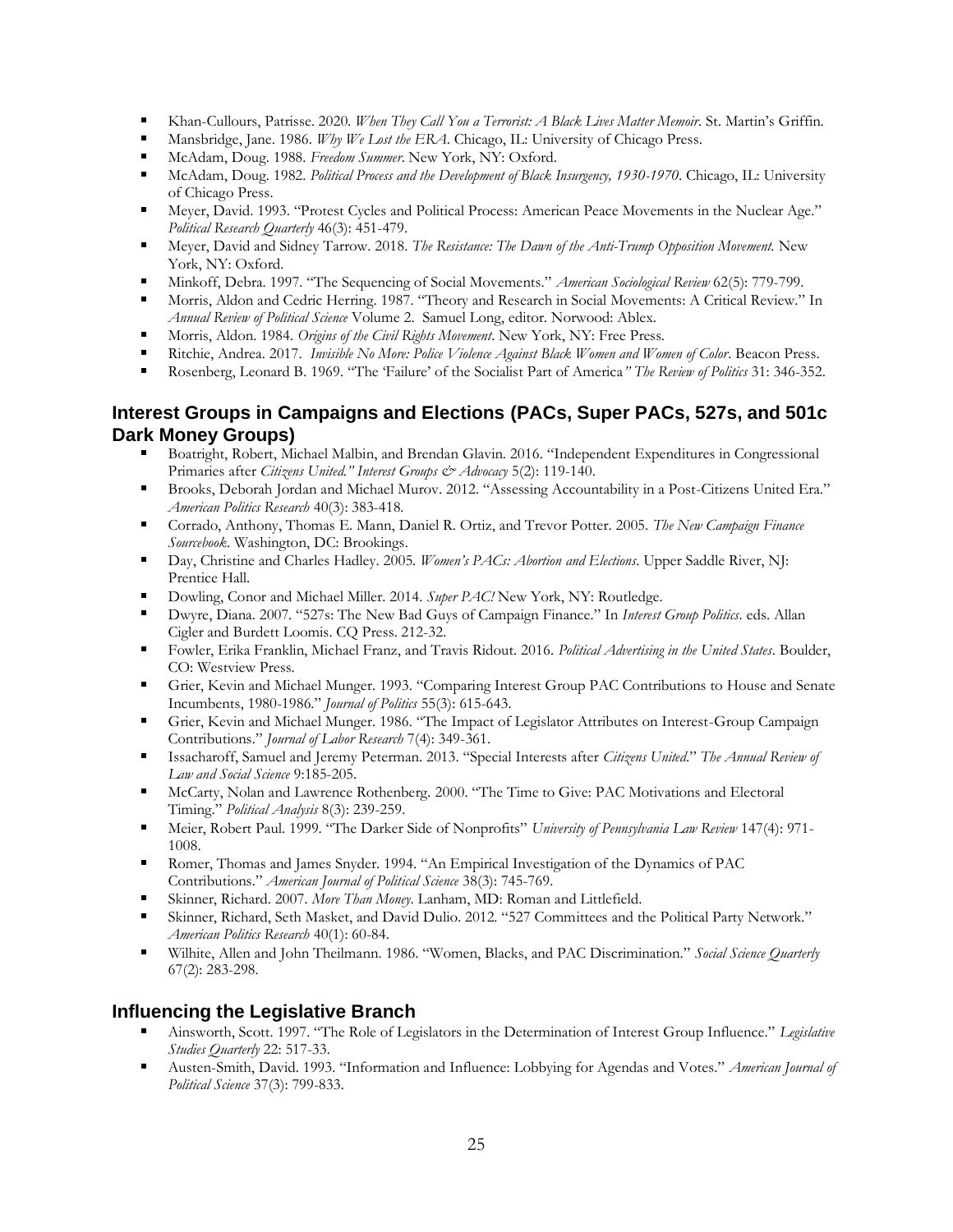- Baumgartner, Frank, and Beth Leech. 1996. "The Multiple Ambiguities of Counteractive Lobbying." *American Journal of Political Science* 40 and response by Austen-Smith and Wright.
- Austen-Smith, David and John Wright. 1994. "Counteractive Lobbying." *American Journal of Political Science* 38: 25-44.
- Denzau, Arthur, and Michael Munger. 1986. "Legislators and Interest Groups: How Unorganized Interests Get Represented." *American Political Science Review.*
- Goldstein, Kenneth. 1999. *Interest Groups, Lobbying, and Participation in America*.
- Gray, Virginia, David Lowery, Matthew Fellowes, and Jennifer L. Anderson. 2005. "Legislative Agendas and Interest Advocacy." *American Politics Research* 33(3): 404- 434.
- Grenzke, Janet. 1989. "Shopping in the Congressional Supermarket." *American Journal of Political Science*.
- Haider-Markel, Donald P. 1999. "Redistributing Values in Congress: Interest Group Influence Under Sub- $\blacksquare$ Optimal Conditions." *Political Research Quarterly* 52(1): 113-144.
- Hansen, John Mark. 1991. *Gaining Access*, Chicago: University of Chicago Press.
- Hojnacki, Marie and David Kimball. 1999. 'The Who and How of Organizations' Lobbying Strategies in a sa Committees." *Journal of Politics* 61(4): 999-1024.
- Stratmann, Thomas. 1998. "The Market for Congressional Votes: Is Timing of Contributions Everything?"  $\blacksquare$ *Journal of Law and Economics* 41.
- Wawro, Gregory. 2001. "A Panel Probit Analysis of Campaign Contributions and Roll-Call Votes." *American Journal of Political Science* 45(3): 563-579.
- $\blacksquare$ Witko, Christopher. 2014. "When Does Money Buy Votes?: Campaign Contribtions and Policymaking. In New Directions in Interest Group Politics ed. Matt Grossman. New York, NY: Routledge, pgs. 165-184.
- Wright, John R. 1996. *Interest Groups and Congress: Lobbying, Contributions, and Influence*. Boston: Allyn and Bacon.  $\blacksquare$

#### **Influencing the Executive Branch and Rulemaking**

- Balla, Steven J., and John R. Wright. 2001. "Interest Groups, Advisory Committees, and Congressional Control of the Bureaucracy." *American Journal of Political Science* 45(4): 799-812.
- Benjamin, Stuart Minor. 2006. "Evaluating E-Rulemaking." *Duke Law Journal* 55(5): 894-941.
- English, Ashley. Forthcoming. "Implementing Intersectionality: Women's Organizations' Representation of  $\blacksquare$ Women During Two Rulemakings" *Politics, Groups, and Identities*
- English, Ashley. 2016. "Rewriting Title IX: The Department of Education's Response to Feminists' Comments in the Rulemaking Process." *Politics & Gender* 12(3): 491-517.
- Kerwin, Cornelis and Scott Furlong. 2011. *Rulemaking*. Washington, DC: CQ Press.
- Lubbers, Jeffrey. 2010. "A Survey of Federal Agency Rulemakers Attitudes about E-Rulemaking." *Administrative Law Review* 62(2): 451-486.
- McKay, Amy and Susan Webb Yackee. 2007. "Interest Group Competition on Federal Agency Rules." *American Politics Research* 35(3): 336-357.
- Nelson, David and Susan Webb Yackee. 2012. "Interest Group Coalitions and Government Policy Change." *Journal of Politics* 74(2): 339-353.
- Nixon, David C., Robert M. Howard, and Jeff R. DeWitt. 2002. "With Friends Like These: Rule-Making Comment Submissions to the Securities and Exchange Commission." *Journal of Public Administration Research and Theory* 12(1): 59-76.
- **Peterson, Mark A. 1992. "The Presidency and Organized Interests: White House Patterns of Interest Group** Liaison." *American Political Science Review* 86(3): 612-625.
- Shapiro, Stuart. 2008. "Does the Amount of Public Participation Matter?" *Policy Sciences* 41(1): 33-49.
- West, William. 2009. "Inside the Black Box: The Development of Proposed Rules and the Limits of Procedural Controls." *Administration & Society* 41: 576-599.
- $\blacksquare$ West, William. 2004. "Formal Procedures, Informal Processes, Accountability, and Responsiveness in Bureaucratic Policymaking." *Public Administration Review* 64: 66-80.
- Yackee, Susan Webb. 2011. "The Politics of Ex-Parte Lobbying." *J-PART* 22: 373-393.
- Yackee, Susan Webb. 2006. "Sweet Talking the Fourth Branch: The Influence of Interest Group Comments on Federal Agency Rulemaking." *J-PART* 16:103-124.

#### **Influencing the Judicial Branch**

Bell, Lauren Cohen. 2002. *Warring Factions: Interest Groups, Money, and the New Politics of Senate Confirmation.*  Columbus: Ohio State University Press.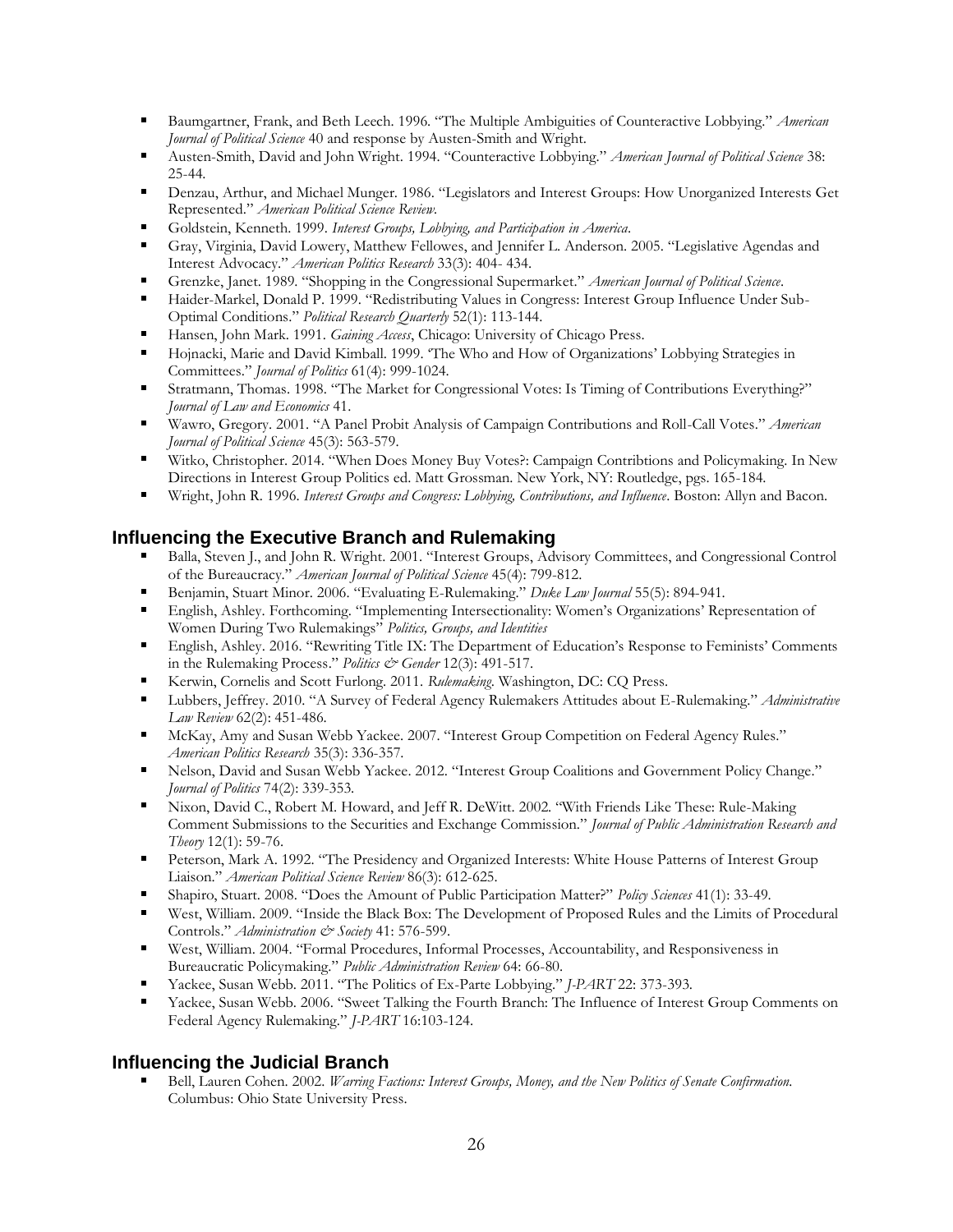- Brodie, Ian. 2002. *Friends of the Court: The Privileging of Interest Group Litigants in Canada*. Albany: State University of New York Press.
- Collins, Paul M., Jr. 2008. *Friends of the Supreme Court: Interest Groups and Judicial Decision Making.* New York: Oxford University Press.
- Collins, Paul M., Jr., and Lisa A. Solowiej. 2007. "Interest Group Participation, Competition, and Conflict in the U.S. Supreme Court." *Law and Social Inquiry* 32(4): 955-984.
- Epstein, Lee. 1985. *Conservatives in Court*. Knoxville: The University of Tennessee Press.
- Epstein, Lee. 1991. "Courts and Interest Groups." In *The American Courts: A Critical Assessment*. John B. Gates and Charles A. Johnson, editors. Washington: CQ Press.
- $\blacksquare$ Epstein, Lee, and C.K. Rowland. 1991. "Debunking the Myth of Interest Group Invincibility in the Courts." *American Political Science Review* 85(1): 205-17.
- Flemming, Roy B, Michael C. MacLeod, and Jeffrey Talbert. 1998. "Witnesses at the Confirmation? The Appearance of Organized Interests at Senate Hearings of Federal Judicial Appointments, 1945-1992." *Political Research Quarterly* 52(3): 617-631.
- Hansford, Thomas G. 2004. "Information Provision, Organizational Constraints, and the Decision to Submit an Amicus Curiae Brief in a U.S. Supreme Court Case." *Political Research Quarterly* 57(2): 219-30.
- McGuire, Kevin T. 1994. "Amici Curiae and Strategies for Gaining Access to the Supreme Court." *Political Research Quarterly* 47(4): 821-837.
- McGuire, Kevin T., and Gregory A. Caldeira. 1993. "Lawyers, Organized Interests, and the Law of Obscenity: Agenda Setting in the Supreme Court." *American Political Science Review* 87(3): 717-26.
- $\blacksquare$ O'Connor, Karen and Lee Epstein. 1983. "The Rise of Conservative Interest Group Litigation." *Journal of Politics* 45:479-89.
- O'Connor, Karen. 1980. *Women's Organizations' Use of the Courts*. Lexington: Lexington Books.
- Olson, Susan M. 1990. "Interest-Group Litigation in Federal District Court: Beyond the Political Disadvantage Theory." *Journal of Politics* 52(3): 854-82.
- Spriggs, James F., and Paul J. Wahlbeck. 1997. "Amicus Curiae and the Role of Information at the Supreme Court." *Political Research Quarterly* 50(2): 365-86.
- Songer, Donald R., and Reginald S. Sheehan. 1993. "Interest Group Success in the Courts: Amicus Participation in the Supreme Court." *Political Research Quarterly* 46(2): 339-54.

#### **Compensatory Representation**

- Dawson, Michael. 1994. *Behind the Mule*. Princeton: Princeton University Press.
- Frymer, Paul. 1999. *Uneasy Alliances*. Princeton: Princeton University Press.
- Hajnal, Zoltan. 2009. "Who Loses in American Democracy?" *American Political Science Review* 103(1): 37-57.
- $\blacksquare$ Mansbridge, Jane. 1992. "A Deliberative Theory of Interest Representation." In Mark Petracca, ed. *The Politics of Interests: Interest Groups Transformed*. Westview.
- $\blacksquare$ Rehfeld, Andrew. 2005. *The Concept of Constituency*. New York: Cambridge University Press.
- Saward, Michael. 2010. *The Representative Claim*. New York: Oxford University Press.
- Sirianni, Carmen. 1993. "Learning Pluralism: Democracy and Diversity in Feminist Organizations." *Nomos*   $\blacksquare$ 34:283-312.
- Warren, Mark. 2000. *Democracy and Association*. Princeton: Princeton University Press.
- Williams, Melissa. 1998. Voice, Trust, and Memory: Marginalized Groups and the Failings of Liberal Representation. Princeton: Princeton University Press.

#### **Pluralism**

- Bentley, Arthur. 1908. *The Process of Government*. Chicago, IL: University of Chicago Press.
- $\blacksquare$ Dahl, Robert. 1982. *Dilemmas of Pluralist Democracy*. New Haven, CT: Yale University Press.
- Herring, E. Pendleton. 1929. *Group Representation Before Congress*. Baltimore, MD: Johns Hopkins.  $\blacksquare$
- Latham, Earl. 1952. *The Group Basis of Politics*. Ithaca, NY: Cornell University Press.
- McConnell, Grant. 1966. *Private Power and American Democracy*. Alfred Knopf.
- Moe, Terry. 1981. "Toward a Broader Theory of Interest Groups." *Journal of Politics* 43(2): 531-543.
- Polsby, Nelson. 1980. *Community Power and Political Theory*. New Haven, CT: Yale University Press.

#### **Critiques of Pluralism: Elitism, Bias, and Power**